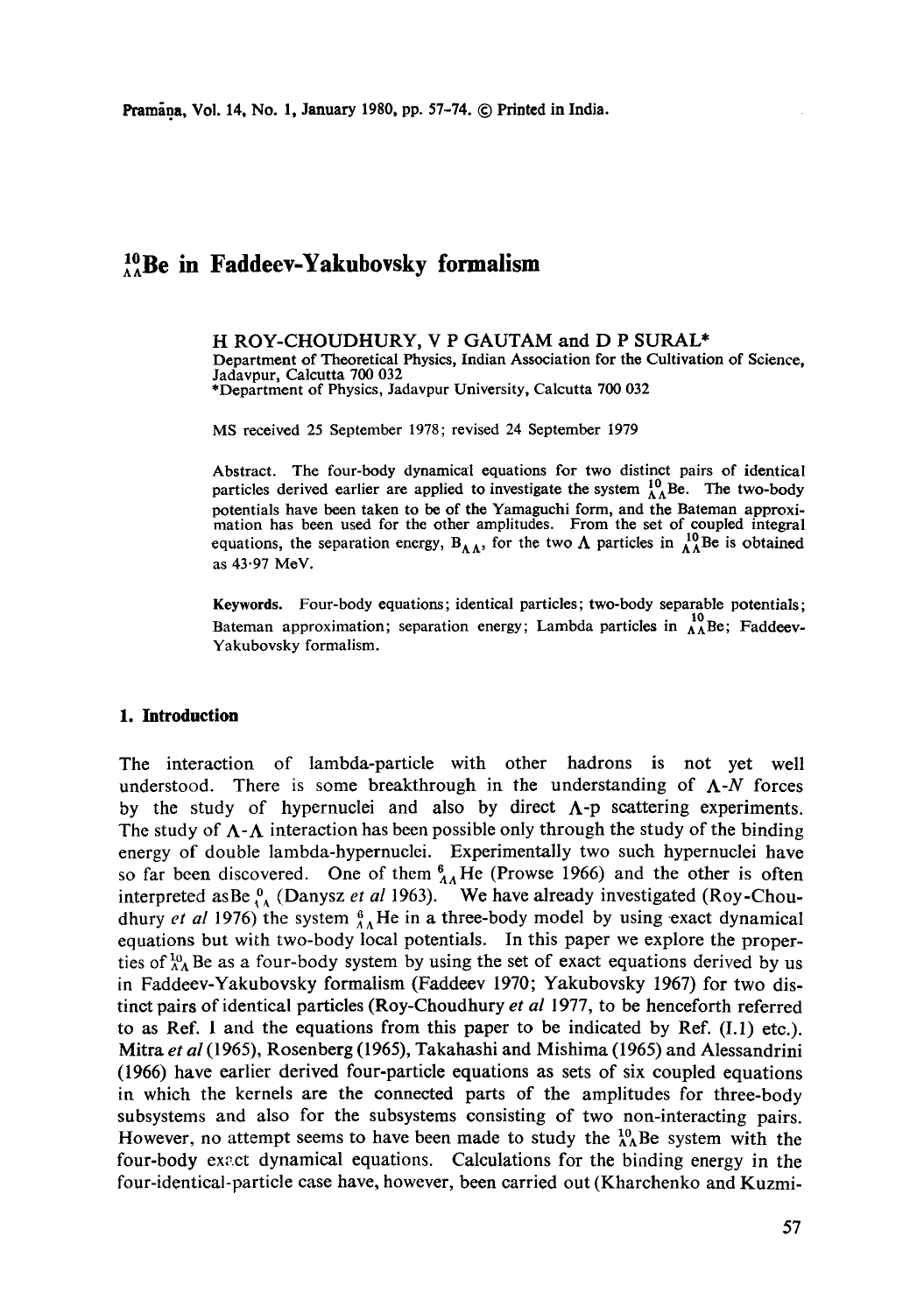chev 1972; Kharchenko and Shadehin 1974; Kharchenko *et al* 1974; Narodetsky 1974; Narodetsky *et al* 1973; Tjon 1975). The calculations for the four identical particle case are much simpler compared to those for the system of two distinct pairs of identical particles. The number of dynamical equations in our studies is seven **as** compared to two in the ease of four identical particles (Kharchenko and Kuzmichev 1972). This difference is due to the symmetry properties of the  $\Lambda \Lambda^{a}a$  system. Before the non-variational exact equations came to be used, four-body systems were theoretically investigated with the variational shell model and resonating group methods in which a variational procedure is also used (Fiarman and Meyerhof 1973). However, it is difficult to find out the error in a variational solution from these methods **as** the choice is limited to a selective class of trial wave functions.

Binding energy calculations with variational approach have been made for  $^{10}_{AA}$ Be by treating it as a three-body system  $(A-A<sup>8</sup>Be)$  (Dalitz and Rajasekharan 1964; Tang *et al* 1964; Ali and Bodmer 1965). Subsequently, there have been variational calculations for this  $\Lambda \Lambda$ -hypernucleus in four-body model  $(\Lambda - \Lambda - \alpha - \alpha)$  (Deloff 1963; Nakamura 1963; Ali and Bodmer 1967; Tang and Herndon 1965, 1966; Bhamathi *et al* 1973). These calculations clearly show that the four-body model treatment for  $^{10}_{AA}$ Be is better as compared to the three-body one.

The seven exact dynamical equations for  $\Lambda \Lambda a \alpha$  system can be reduced to a set of seven coupled integral equations in two variables after using separable forms for the two-body interactions and making partial wave analysis (Roy-Choudhury *et al* 1977). Further simplification of these equations have been made by using the Bateman (1922) method which reduces them to a set of coupled one-dimensional integral equations. Bateman method has earlier been used in three-body systems by Kharchenko *et al*  (1970) and more recently by Kharchenko *et al* (1974) and Saiwicki and Namyslowuski (1975-76) for the study of four identical particle system. Our set of one-dimensional integral equations has been used to calculate the binding energy of  $\Lambda \Lambda \alpha \alpha$  system. The two  $a$ 's have been labelled as 1 and 2 and the two  $\Lambda$ 's as 3 and 4.

#### **2. Theory**

For the four-body system under consideration, the total angular momentum is zero, and of all the possible partial components of the three-body scattering amplitudes, only the s-component has been taken into account. Thus the set of equations (L 8) for s-wave reduces to the form (after dropping the angular momentum subscripts):

$$
Q^{1a}(p,q) = \frac{1}{2\pi^2} \tau_{12} \left( z_1 - \frac{p^2}{2 \mu_{12,3}} \right) \left[ \frac{2m_a + m_b}{m_b} \int_0^{\infty} dq' \right]
$$
  
 
$$
\times \int_{[q- [m_b](2m_a + m_b)]q'}^{q+ [m_b](2m_a + m_b)]q'} \left\{ \frac{dp'}{q} \right\} \frac{q'}{y_{12,31}} (p, p'_1; z_1) Q^{1a}(p', q')
$$
  
 
$$
+ \frac{2m_b + m_a}{2m_b} \int_0^{\infty} dq' \int_{[q- [m_b](2m_b + m_a)]q'}^{q+ [m_b](2m_b + m_a)]q'} \left\{ \frac{p'q'}{q} \right\}
$$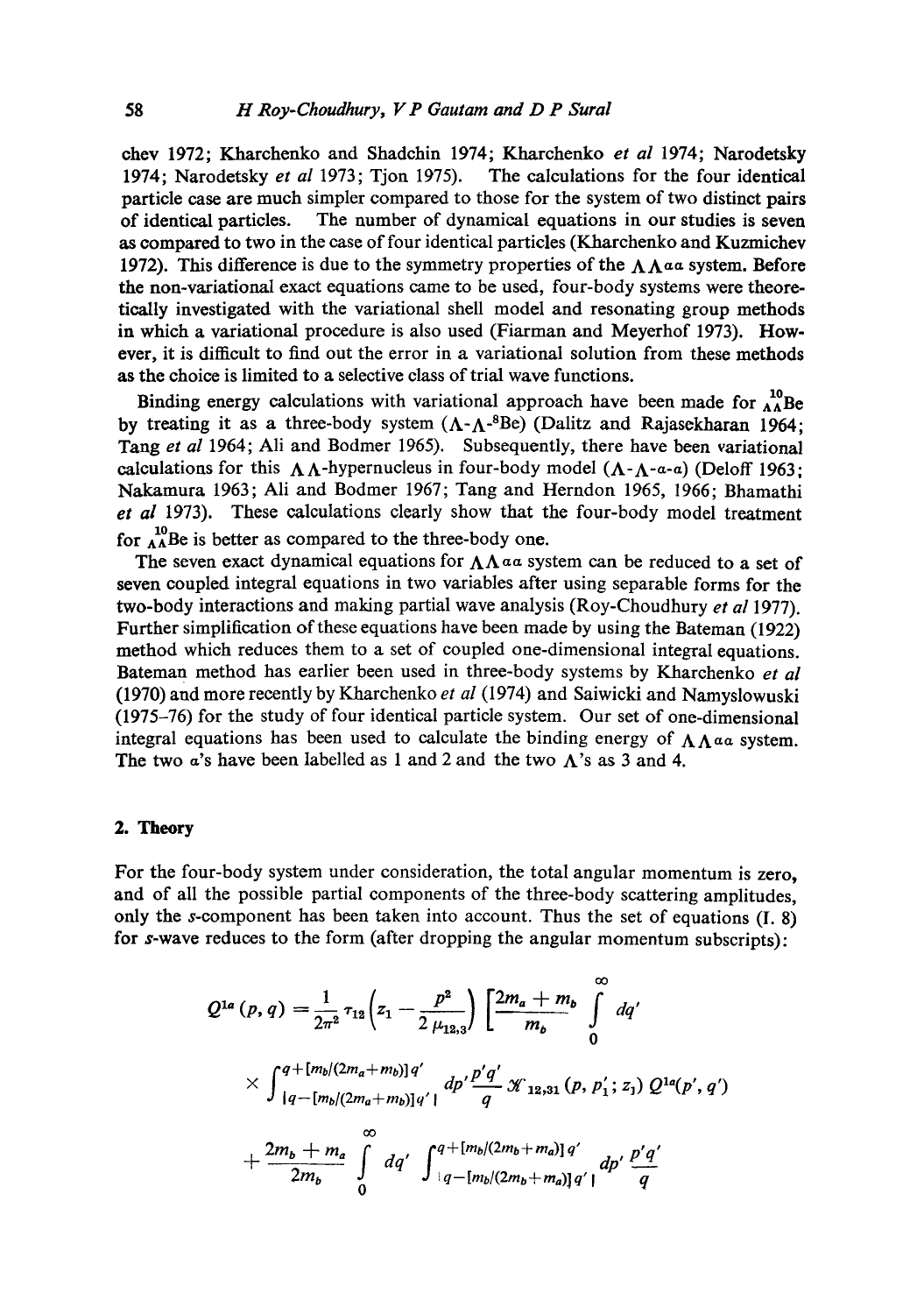$$
\times \{\mathcal{J}_{12,12}(p, p'_1; z_1) + \mathcal{J}_{12,23}(p, p'_2; z_1)\} Q^{2a}(p', q') + 4 \int_{0}^{\infty} ds'
$$
  
\n
$$
\times \int_{|q-\frac{1}{2}s'|}^{q+\frac{1}{2}s'} dx' \frac{\kappa' s'}{q} \mathcal{J}_{12,31}(p, p'_3; z_1) R^{1b}(\kappa', s') + \frac{m_a + m_b}{2m_b} \int_{0}^{\infty} ds'
$$
  
\n
$$
\times \int_{|q- [m_b|(m_a+m_b)]s'}^{q+ [m_b|(m_a+m_b)]s'} dx' \frac{\kappa' s'}{q} \{\mathcal{J}_{12,12}(p, p'_4; z_1)
$$
  
\n+  $\mathcal{J}_{12\cdot 23}(p, p'_4; z_1)\} R^{3b}(\kappa', s_1),$   
\n
$$
Q^{2a}(p, q) = \frac{1}{\pi^2} \tau_{23} \left(z_2 - \frac{p^2}{2\mu_{23,4}}\right) \left[\frac{2m_b + m_a}{m_a}\int_{0}^{\infty} dq'
$$
  
\n
$$
\times \int_{|q- [m_a|(2m_b+m_a)]q'}^{q+ [m_a|(2m_a+m_b)]q'} dp' \frac{p'q'}{q} \mathcal{J}_{23,23}(p, p'_5; z_2) Q^{3a}(p', q')
$$
  
\n+ 
$$
\frac{2m_a + m_b}{2m_a} \int_{0}^{\infty} dq' \int_{|q- [m_a|(2m_a+m_b)]q'}^{q+ [m_a|(2m_a+m_b)]q'} dp' \frac{p'q'}{q}
$$
  
\n
$$
\times \{\mathcal{J}_{23,24}(p, p'_6; z_2) + \mathcal{J}_{23,23}(p, p'_7; z_2) R^{2b}(\kappa', s') + \frac{m_a + m_b}{2m_a} \int_{0}^{\infty} ds'
$$
  
\n
$$
\times \int_{|q-1s'|}^{q+1rs'} dx' \frac{\kappa' s'}{q} \mathcal{J}_{23,23}(p, p'_7; z_2) R^{2b}(\kappa', s') + \frac{m_a + m_b}{2m_a} \int_{0}^{\infty} ds'
$$

$$
Q^{3a}(p,q) = \frac{1}{2} \tau_{34} \left( z_2 - \frac{p^2}{2\mu_{34,1}} \right) \left[ \tau_{23} \left( z_2 - \frac{p^2}{2\mu_{23,4}} \right) \right]^{-1} Q^{2a}(p,q), \quad \text{(1c)}
$$

$$
Q^{4a}(p,q) = 2 \tau_{41} \left(z_1 - \frac{p^2}{2\mu_{41,2}}\right) \left[\tau_{12} \left(z_2 - \frac{p^2}{2\mu_{12,3}}\right)\right]^{-1} Q^{1a}(p,q), \quad (1d)
$$

$$
R^{1b} (\kappa, s) = \frac{1}{2\pi^2} \tau_{12} \left( z_3 - \frac{\kappa^2}{2\mu_{34}} \right) \left[ \frac{2m_a + m_b}{4m_a} \int_0^\infty dq' \times \int_{s - [2m_a/(2m_a + m_b)]q'}^{s + [2m_a/(2m_a + m_b)]q'} dp' \frac{p'q'}{s} \mathcal{V}_{12, 34} (\kappa, \kappa_1'; z_3) Q^{1a} (p', q')
$$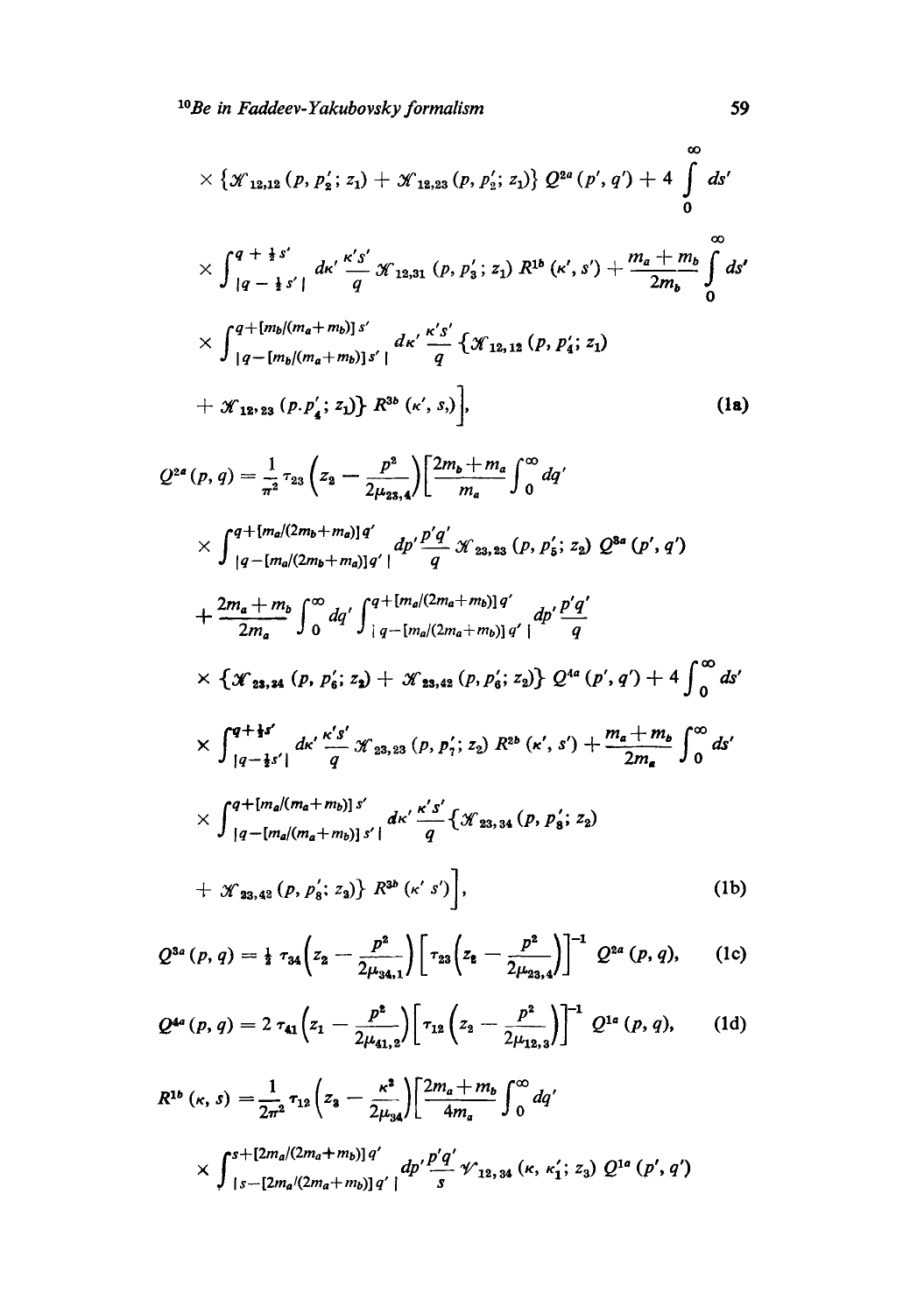60 *H Roy-Choudhury, V P Gautam and D P Sural* 

$$
+\frac{2m_b+m_a}{4m_b}\int_0^{\infty}dq'\int_{|s-[2m_b/(2m_b+m_a)]}^{s+[2m_b/(2m_b+m_a)]q'}dp'\frac{p'q'}{s}
$$
  
×  $\mathcal{V}_{12,12}$  (k, k'<sub>2</sub>; z<sub>3</sub>)  $Q^{3a}(p',q')$ , (1e)

$$
R^{2b} (\kappa, s) = \tau_{34} \left( z_3 - \frac{\kappa^2}{2 \mu_{12}} \right) \left[ \tau_{12} \left( z_3 - \frac{\kappa^2}{2 \mu_{34}} \right) \right]^{-1} \mathcal{R}^{1b} (\kappa, s'), \tag{1f}
$$

$$
R^{3b} (\kappa, s) = \frac{1}{\pi^2} \tau_{23} \left( z_4 - \frac{\kappa^2}{2\mu_{41}} \right) \left[ \frac{2m_b + m_a}{2(m_a + m_b)} \int_0^\infty dq' \right]
$$

$$
\times \int_{|s-\left[(m_a+m_b)/(2m_b+m_a)\right]q'}^{s+\left[(m_a+m_b)/(2m_b+m_a)\right]q'} dp' \frac{p'q'}{s} \mathscr{V}_{23,23}(\kappa,\kappa'_3;z_4) Q^{2a}(p',q')
$$

$$
+\frac{2m_a+m_b}{2(m_a+m_b)}\int_0^\infty dq'\int_{|s-[(m_a+m_b)/(2m_a+m_b)]q'}^{s+[(m_a+m_b)/(2m_a+m_b)]q'}\,dp'\,\frac{p'q'}{s}
$$
  
×  $\mathcal{V}_{23,23}(\kappa,\kappa_4';z)\mathcal{Q}^{4a}(p'q')\bigg].$  (1g)

The various notations occurring in the set of equations (1) are defined in Ref. I.

We will convert the set of two-variable integral equations  $(1)$  to a set of single variable ones, by using separable representations for the amplitudes  $X_{\alpha, \beta}$  and  $Y_{\alpha, \beta}$ of Ref. I.

To get the necessary representations for these amplitudes, we first apply Bateman approximation for the s-wave components of the effective potentials  $U_{\alpha, \beta}$  and  $W_{\alpha, \beta}$ defined in Ref. I:

$$
U_{a, \beta}(p, p'; z) \rightarrow U_{a, \beta}^{(N)}(p, p'; z) = \sum_{n=1}^{N} \frac{U_{a, \beta}^{n}(p, p_{n}; z) U_{a, \beta}^{n}(p_{n}, p'; z)}{U_{a, \beta}^{n}(p_{n}, p_{n}; z)},
$$
\n(2)

$$
W_{a, \beta}(\kappa, \kappa'; z) \to W_{a, \beta}^{(N)}(\kappa, \kappa'; z) = \sum_{n=1}^{N'} \frac{W_{a, \beta}^{n}(\kappa, \kappa_{n}; z) W_{a, \beta}^{n}(\kappa_{n}, \kappa'; z)}{W_{a, \beta}^{n}(\kappa_{n}, \kappa_{n}; z)},
$$
\n(3)

where the form factors  $U_{\alpha, \beta}^n$  and  $W_{\alpha, \beta}^n$  are defined by

$$
U_{\alpha, \beta}^{n}(p, p'; z) = U_{\alpha, \beta}^{n-1}(p, p'; z) - \frac{U_{\alpha, \beta}^{n-1}(p, p_{n-1}; z) U_{\alpha, \beta}^{n-1}(p_{n-1}, p'; z)}{U_{\alpha, \beta}^{n-1}(p_{n-1}, p_{n-1}; z)}
$$
  
\n
$$
n = 2, 3, \dots N;
$$
  
\n
$$
U_{\alpha, \beta}^{1}(p, p'; z) = U_{\alpha, \beta}(p, p'; z).
$$
\n(4)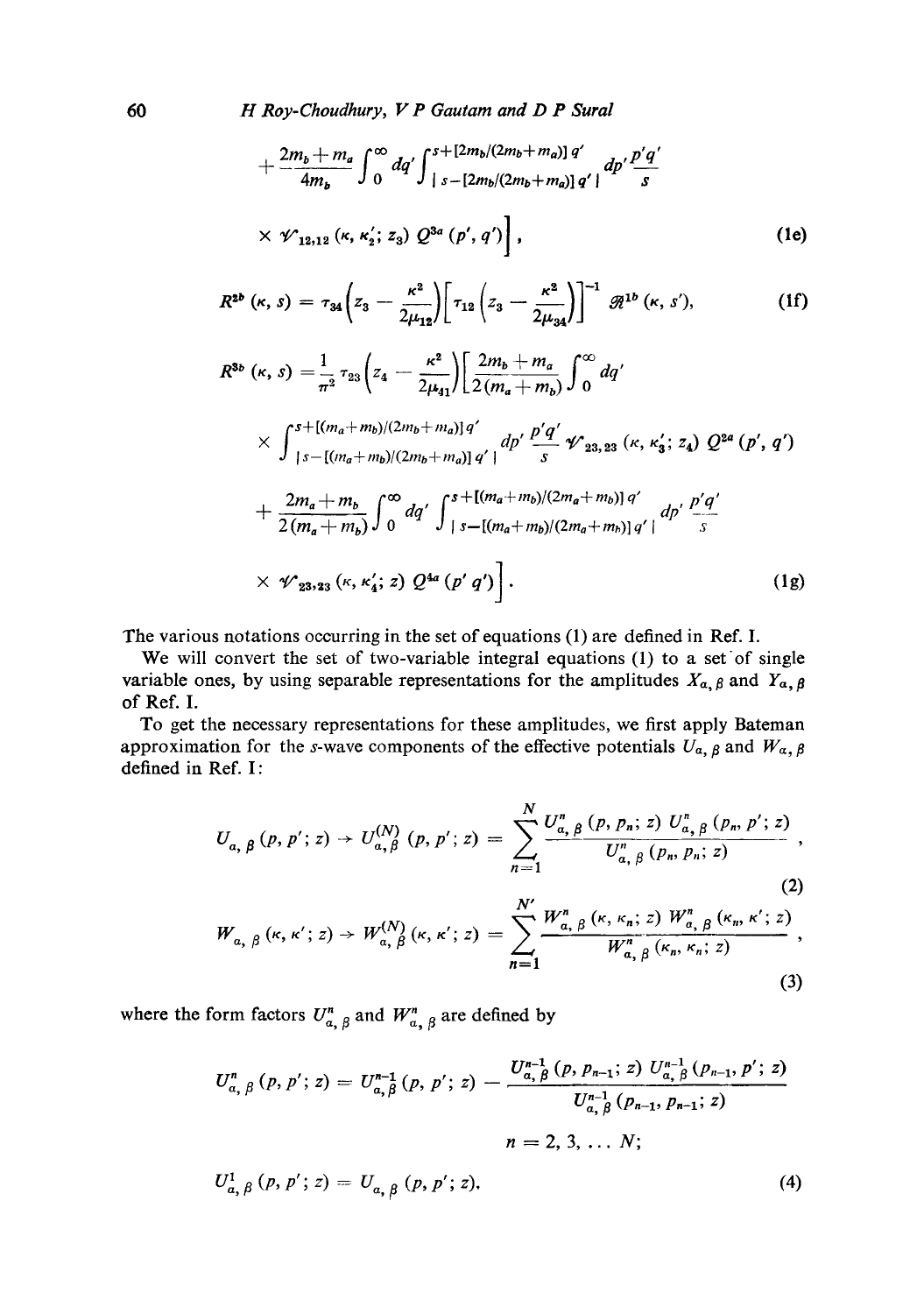<sup>10</sup>Be in Faddeev-Yakubovsky formalism **61** 

$$
W_{a, \beta}^{n}(\kappa, \kappa'; z) = W_{a, \beta}^{n-1}(\kappa, \kappa'; z) - \frac{W_{a, \beta}^{n-1}(\kappa, \kappa_{n-1}; z) W_{a, \beta}^{n-1}(\kappa_{n-1}, \kappa'; z)}{W_{a, \beta}^{n-1}(\kappa_{n-1}, \kappa_{n-1}; z)}
$$
  
\n
$$
n = 2, 3, \dots N';
$$
  
\n
$$
W_{a, \beta}^{1}(\kappa, \kappa'; z) = W_{a, \beta}(\kappa, \kappa'; z).
$$
 (5)

In (4) and (5)  $p_n$  and  $\kappa_n$  are corresponding nodal points in the range of the variables  $p, p'$  and  $\kappa, \kappa'.$ 

Substituting the expressions for  $U_{\alpha,\beta}$  and  $W_{\alpha,\beta}$  in equations for the amplitudes  $X_{\alpha,\beta}$ and  $Y_{\alpha,\beta}$  of Ref. I, one can get, after doing some algebra, the separable forms for the latter pair. These along with the separable forms of  $U_{\alpha,\beta}$ , and  $W_{\alpha,\beta}$  [equations (4) and (5)] yield the separable representations for  $\mathcal{K}_{\alpha,\beta}$  and  $\mathcal{V}_{\alpha,\beta}$  occurring in Ref. (I.16) and (I. 17). The representations are given below:

$$
\mathcal{K}_{13,12}(p, p'; z_1) = \sum_{nn'} U_{12,23}^n (p, p_1^{(1)}; z_1) \omega_{13,12}^{nn'} (z_1) U_{12,23}^n (p_n^{(1)}, p'; z_1),
$$
  
\n
$$
\mathcal{K}_{13,23}(p, p'; z_1) = \sum_{nn'} U_{12,23}^n (p, p_n^{(1)}; z_1) \omega_{12,23}^{nn'} (z_1) U_{23,23}^n (p_n^{(1)}, p'; z_1),
$$
  
\n
$$
\mathcal{K}_{13,31}(p, p'; z_1) = \sum_{nn'} U_{12,31}^n (p, p_n^{(1)}; z_1) \omega_{12,31}^{nn'} (z_1) U_{31,12}^n (p_n^{(1)}, p'; z_1),
$$
  
\n
$$
\mathcal{K}_{23,23}(p, p'; z_2) = \sum_{nn'} U_{23,34}^n (p, p_n^{(2)}; z_2) \omega_{23,23}^{(1)} (z_2) U_{23,24}^n (p_n^{(2)}, p'; z_2)
$$
  
\n
$$
+ U_{23,23}^n (p, p'; z_2) = \sum_{nn'} \{U_{23,34}^n (p, p_n^{(2)}; z_2) \omega_{23,23}^{(1)} (z_2) U_{23,24}^n (p_n^{(2)}, p'; z_2)
$$
  
\n
$$
\mathcal{K}_{23,24}(p, p'; z_2) = \sum_{nn'} \{U_{23,24}^n (p, p_n^{(2)}; z_2) \omega_{23,24}^{(1)} (z_2) U_{34,23}^n (p_n^{(2)}, p'; z_2)
$$
  
\n
$$
+ U_{23,23}^n (p, p_n^{(2)}; z_2) \omega_{23,24}^{(2)} (z_2) U_{34,23}^n (p_n^{(2)}, p'; z_2)
$$
  
\n
$$
\mathcal{K}_{23,24}(p, p'; z_2) = \sum_{nn'} \{U_{23,24}^n (p, p_n^{(2)}; z_2) \omega_{23,24}^{(1)} (z_2) U
$$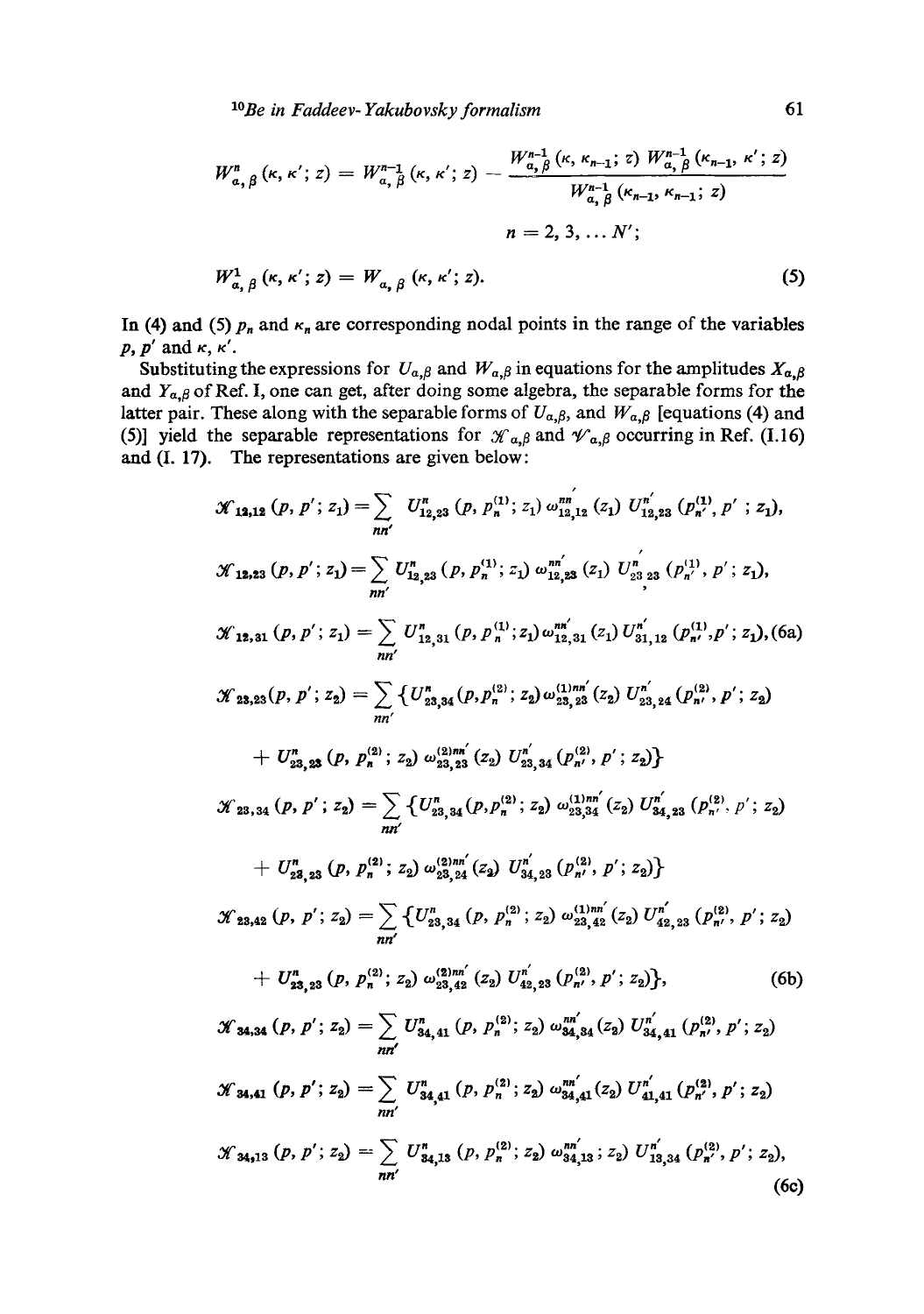$$
\mathcal{K}_{41,41}(p, p'; z_1) = \sum_{nn'} \{ U_{41,12}^n (p, p_n^{(1)}; z_1) \omega_{41,41}^{(1)}(z_1) U_{41,12}^{n'}(p_n^{(1)}, p'; z_1)
$$
  
+  $U_{41,41}^n (p, p_n^{(1)}; z_1) \omega_{41,41}^{(2)}(z_1) U_{41,12}^{n'}(p_n^{(1)}, p'; z_1) \}$   

$$
\mathcal{K}_{41,12}(p, p'; z_1) = \sum_{nn'} \{ U_{41,12}^n (p, p_n^{(1)}; z_1) \omega_{41,12}^{(1)m'}(z_1) U_{12,41}^{n'}(p_n^{(1)}, p'; z_1)
$$
  
+  $U_{41,41}^n (p, p_n^{(1)}; z_1) \omega_{41,12}^{(2)m'}(z_1) U_{12,41}^{n'}(p_n^{(1)}, p'; z_1) \}$   

$$
\mathcal{K}_{41,24}(p, p'; z_1) = \sum_{nn'} \{ U_{41,12}^n (p, p_n^{(1)}; z_1) \omega_{41,24}^{(1)m'}(z_1) U_{24,41}^{n'}(p_n^{(1)}, p'; z_1)
$$
  
+  $U_{41,41}^n (p, p_n^{(1)}; z_1) \omega_{41,24}^{(2)m'}(z_1) U_{24,41}^{n'}(p_n^{(1)}, p'; z_1) \}$   
+  $U_{41,41}^n (p, p_n^{(1)}; z_1) \omega_{41,24}^{(2)m'}(z_1) U_{24,41}^{n'}(p_n^{(1)}, p'; z_1) \}$ , (6d)  

$$
\mathcal{V}_{12,12}(k, k'; z_3) = \sum_{nn'} W_{12,34}^n (k, k_n^{(1)}; z_3) \pi_{12,12}^{nn'}(z_3) W_{12,34}^{n'}(k_n^{(1)}, k'; z_3)
$$

$$
\mathscr{V}_{12,34}(\kappa,\kappa';z_3)=\sum_{nn'}W_{12,34}^n(\kappa,\kappa_n^{(1)};z_3)\,\pi_{12,34}^{nn'}(z_3)\,W_{34,12}^{n'}(\kappa_{n'}^{(1)},\kappa';z_3),\tag{7a}
$$

$$
\mathscr{W}_{34,34}(\kappa,\kappa';z_3)=\sum_{nn'}W_{34,12}^n(\kappa,\kappa_n^{(1)};z_3)\,\pi_{34,34}^{nn'}(z_3)\,W_{34,12}^{\kappa'}(\kappa_{n'}^{(1)},\kappa';z_3)
$$

$$
\mathscr{V}_{34,12}(\kappa,\kappa';z_3)=\sum_{nn'}W_{34,12}^n(\kappa,\kappa_n^{(1)};z_3)\,\pi_{34,12}^{nn'}(z_3)\,W_{12,34}^{n'}(\kappa_{n'}^{(1)},\kappa';z_3)\quad(7b)
$$

$$
\mathscr{V}_{23,23}\ (\kappa,\kappa';z_4)=\sum_{nn'}W_{23,23}^n(\kappa,\kappa_n^{(2)};z_4)\,\pi_{23,23}^{nn'}(z_4)\;W_{23,23}^{n'}(\kappa_n^{(2)},\kappa';z_4). \tag{7c}
$$

The expressions for  $\omega_{\alpha}$ ,  $\beta$ 's and  $\pi_{\alpha}$ ,  $\beta$ 's appearing in the set of equations (6) and (7), respectively are quite lengthy. For want of space, only a few of them are given in appendix 1. The rest are available with the authors. The nodal points  $p_n^{(1)}$ ,  $p_n^{(2)}$ ,  $\kappa_n^{(1)}$ and  $\kappa_n^{(2)}$  correspond respectively to the systems (123, 4), (234, 1), (12, 34) and (23, 14).

We now substitute the expressions for  $\mathcal{K}_{\alpha,\beta}$ 's and  $\mathcal{V}_{\alpha,\beta}$ 's into the set of integral equations (1) for the functions Q and R. Introducing the functions  $h$ , g and r defined **by** 

$$
Q^{1a}(p,q) = \frac{1}{2\pi^2} \tau_{12} \left( z_1 - \frac{p^2}{2\mu_{12,3}} \right) \sum_{nn'} U_{12,23}^n (p, p_n^{(1)}; z_1) h_n^{1a}(q),
$$
\n
$$
Q^{2a}(p,q) = \frac{1}{\pi^2} \tau_{23} \left( z_2 - \frac{p^2}{2\mu_{23,4}} \right) \sum_{nn'} \left\{ U_{23,34}^n (p, p_n^{(2)}; z_2) h_n^{2a}(q) + U_{23,23}^n (p, p_n^{(2)}; z_2) g_n^{2a}(q) \right\},
$$
\n(8b)

$$
Q^{3a}(p,q) = \frac{1}{2\pi^2} \tau_{34} \left( z_2 - \frac{p^2}{2\mu_{34,1}} \right) \sum_{n\neq i} U_{34,13}^n (p, p_n^{(2)}; z_2) h_{n'}^{3a}(q), \tag{8c}
$$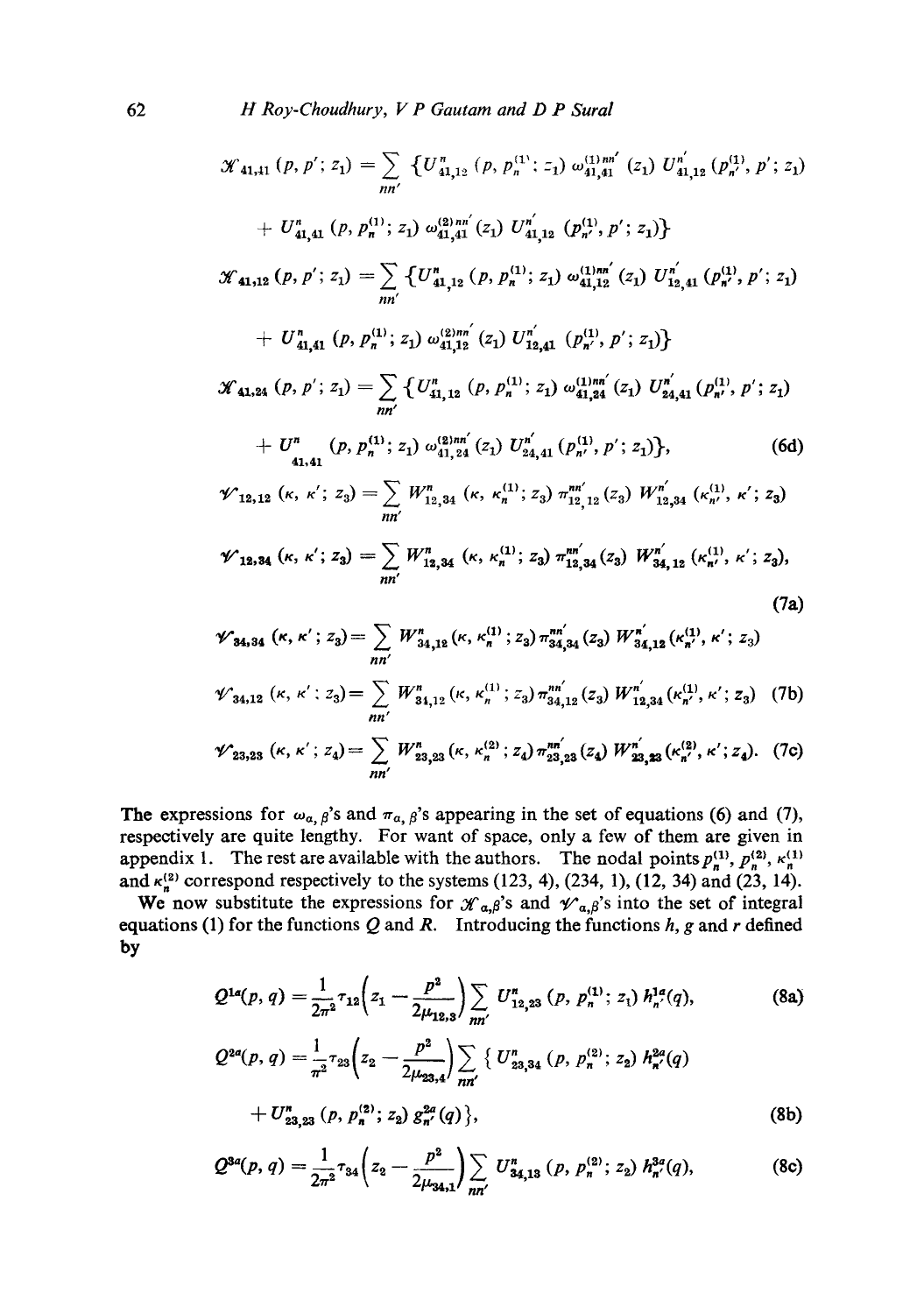*1°Be in Faddeev- Yakubovsky formalism* 63

$$
Q^{4a}(p,q) = \frac{1}{\pi^2} \tau_{41} \left( z_1 - \frac{p^2}{2\mu_{41,2}} \right) \sum_{nn'} \left\{ U_{23,12}^n (p, p_n^{(1)}; z_1) h_n^{4a}(q) + U_{23,23}^n (p, p_n^{(1)}; z_1) g_n^{4c}(q) \right\},
$$
\n(8d)

$$
R^{1b} (\kappa, s) = \frac{1}{2\pi^2} \tau_{12} \left( z_3 - \frac{\kappa^2}{2\mu_{34}} \right) \sum_{nn'} W^{n}_{12,34} (\kappa, \kappa_n^{(1)}; z_3) r_{n'}^{2b} (s), \tag{9a}
$$

$$
R^{2b} (\kappa, s) = \frac{1}{2\pi^2} \tau_{34} \left( z_3 - \frac{\kappa^2}{2\mu_{12}} \right) \sum_{nn'} W_{34,12}^n (\kappa, \kappa_n^{(1)}; z_3) r_{n'}^{2b} (s), \tag{9b}
$$

$$
R^{3b} (\kappa, s) = \frac{1}{\pi^2} \tau_{23} \left( z_4 - \frac{\kappa^2}{2\mu_{14}} \right) \sum_{nn'} W^{n}_{23,23} (\kappa, \kappa_n^{(2)}; z_4) r_n^{3b} (s), \tag{9c}
$$

one can easily see that  $h$ ,  $g$  and  $r$  satisfy the following set of single variable integral equations:

$$
h_n^{1a}(q) = \sum_{n'n'} \int_0^{\infty} \{u_{nn'}^{(23,12)(12,23)}(q,q';Z) \omega_{12,31}^{n'n'}(z_1) h_n^{1d}(q')
$$
  
+  $[u_{nn'}^{(12,23)(23,34)}(q,q';Z) \omega_{12,12}^{n'n'}(z_1) + u_{nn'}^{(33,23)(23,24)}(q,q';Z)$   
 $\times \omega_{12,23}^{n'n'}(z_1) \} h_n^{2a}(q') + [u_{nn'}^{(12,23)(23,23)}(q,q';Z) \omega_{12,12}^{n'n'}(z_1)$   
+  $u_{nn'}^{(33,23)(33,23)}(q,q';Z) \omega_{12,23}^{n'n''}(z_1) \} g_n^{2a}(q') \} q'^{2}[dq'/(2\pi^{2})]$   
+  $\int_0^{\infty} \{v_{nn'}^{(23,12)(12,34)}(q,s';Z) \omega_{12,31}^{n'n''}(z_1) r_{n'}^{1b}(s') + [v_{nn'}^{(13,23)(23,23)}(q,s';Z) \omega_{12,12}^{n'n''}(z_1) + v_{nn'}^{(23,23)(23,23)}(q,s';Z) \omega_{13,23}^{n'n''}(z_1)]$   
+  $r_n^{3b}(s')\} s'^{2}[ds'/(2\pi^{2})]\right],$  (10a)  
 $h_n^{2a}(q) = \sum_{n'n'} \int_0^{\infty} \{u_{nn'}^{(33,34)(34,23)}(q,q';Z) \omega_{23,23}^{(1)n'n''}(z_2) h_n^{3a}(q')$   
+  $[u_{nn'}^{(34,23)(23,12)}(q,q';Z) \omega_{23,34}^{(1)n'n''}(z_2) + u_{nn'}^{(23,23)(23,13)}(q,q';Z)$   
+  $u_{nn'}^{(23,23)(23,12)}(q,q';Z) \omega_{23,44}^{(1)n'n''}(z_2)] g_n^{4a}(q') + u_{nn'}^{(23,23)(23,13)}(q,q';Z)$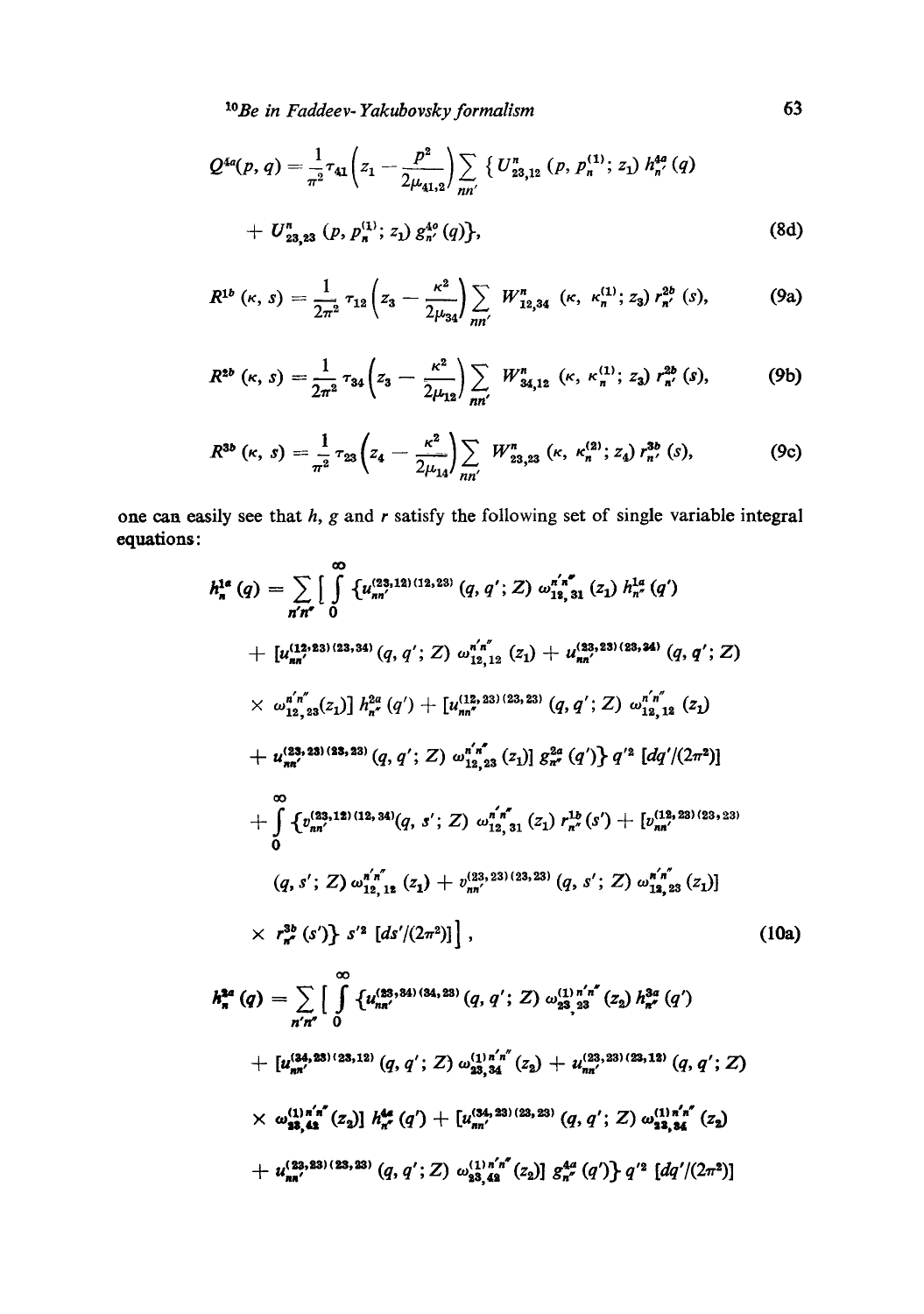$$
+\int_{0}^{\infty} \left\{v_{aa'}^{(23,34)(34,12)}(q, s'; Z) \omega_{23,23}^{(11)/n'n'}(z_2) r_n^{2b}(s') + [v_{aa'}^{(34,23)(23,23)}(q, s'; Z) \omega_{23,34}^{(11)n'n'}(z_2) + v_{aa'}^{(23,23)(23,23)}(q, s'; Z) \omega_{23,42}^{(11)n'n'}(z_2)]\times r_n^{2b}(s')\} s'^{2} [ds'/(2\pi^2)]\right], (10b)
$$
g_n^{2a}(q) = \sum_{n'n'} \left[ \int_{0}^{\infty} \left\{u_{na'}^{(23,24)(34,23)}(q, q'; Z) \omega_{23,23}^{(2)}(z_2) h_{na'}^{3a}(q') \right\} + [u_{na'}^{(23,23)(23,12)}(q, q'; Z) \omega_{23,24}^{(23,12)}(z_2) h_{na'}^{3a}(q') \right\} + \frac{u_{na'}^{(23,23)(23,12)}(q, q'; Z) \omega_{23,34}^{(23,12)}(z_2) + u_{na'}^{(34,23)(23,12)}(q, q'; Z) \omega_{23,34}^{(23,12)}(z_2) + u_{na'}^{(23,23)(23,12)}(q, q'; Z) \omega_{23,44}^{(23,23)}(z_2) + u_{na'}^{(23,23)(23,23)}(q, q'; Z) \omega_{23,44}^{(23,23)}(z_2) + \frac{a_1}{2} \omega_{23,44}^{(23,23)}(z_2) h_{na'}^{2a}(z_2) + \frac{a_1}{2} \omega_{23,44}^{(23,23)(23,23)}(q, s'; Z) \omega_{23,44}^{(23,23)}(z_2) h_{na'}^{2a}(s') + [v_{na'}^{(23,23)(23,23)}(q, s'; Z) \omega_{23,44}^{(23,23)(23,23)}(q, s'; Z) \omega_{23,44}^{(23,23)(23,23)}(q, s'; Z
$$
$$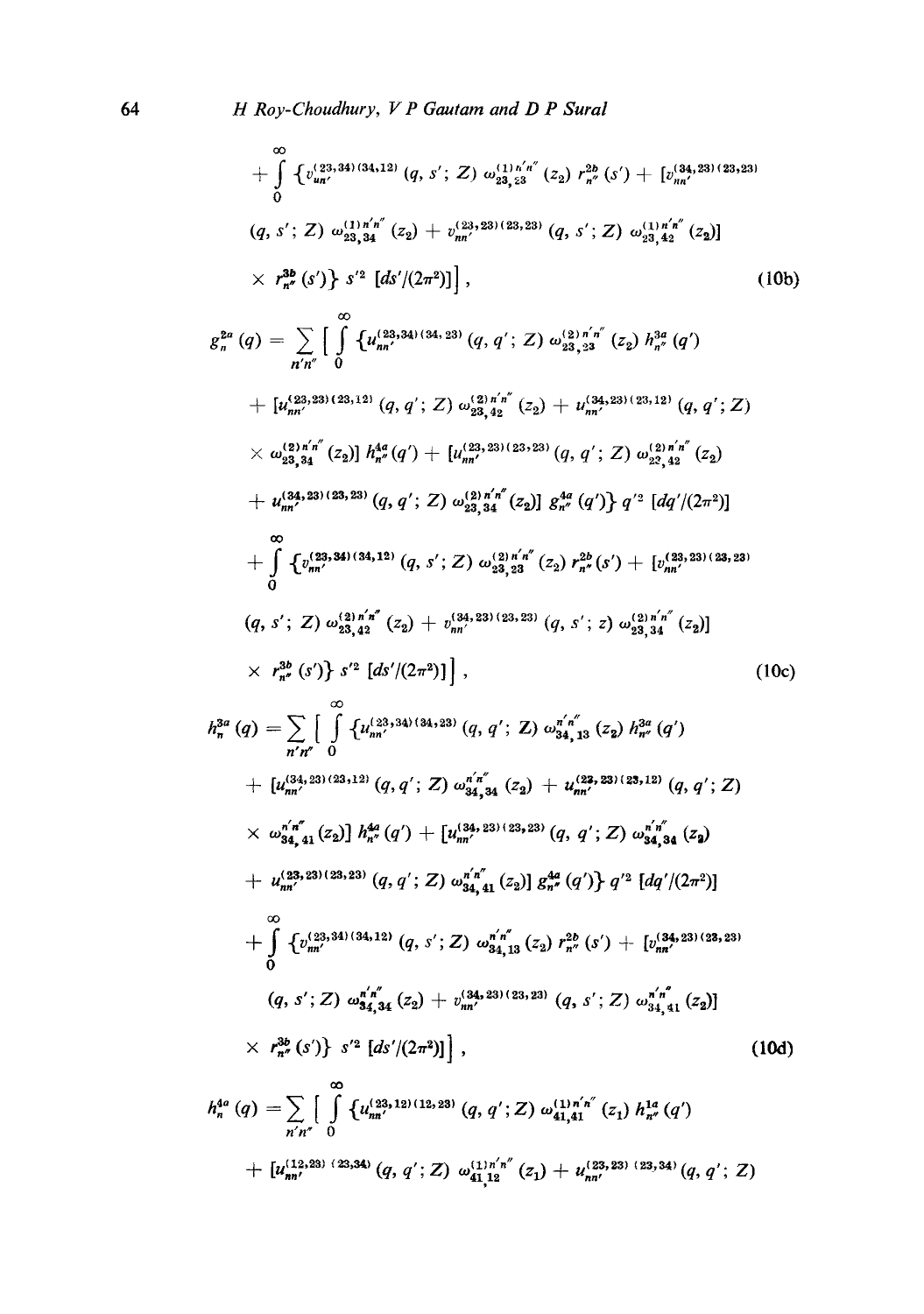$$
\times \omega_{4,14}^{(1) n' n'}(z_1) \, h_{n\sigma}^{2a} (q') + (u_{nn'}^{(12, 23)} (33, 23) (q, q'; Z) \omega_{4,14}^{(1) n' n'}(z_1)
$$
  
+  $u_{nn'}^{(23, 23)} (33, 33) (q, q'; Z) \omega_{4,134}^{(1) n' n'}(z_1) \, g_{n\sigma}^{2a} (q') \} q'^{2} (dq'/(2\pi^{2}))$   
+  $\int_{0}^{\infty} \{v_{nn'}^{(23, 13)} (12, 34) (q, s'; Z) \omega_{4,144}^{(1) n' n'}(z_1) \, r_{n\sigma}^{12} (s')$   
+  $(v_{nn'}^{(12, 233)} (33, 23) (q, s'; Z) \omega_{4,144}^{(1) n' n'}(z_1) + v_{nn'}^{(23, 23)} (23, 23) (q, s'; Z)$   

$$
\times \omega_{4,1,44}^{(1) n' n''}(z_1) \, r_{n\sigma}^{2b}(s') \} (ds') (2\pi^{2})) \Big], \qquad (10e)
$$
  

$$
g_n^{4a}(q) = \sum_{n'n'} \int_{0}^{\infty} \{u_{nn'}^{(23, 12)} (13, 23) (q, q'; Z) \omega_{4,14}^{(2) n' n''}(z_1) \, h_{n\sigma}^{1a}(q')
$$
  
+  $(u_{nn'}^{(13, 23)} (33, 34) (q, q'; Z) \omega_{4,14}^{(2) n' n''}(z_1) + u_{nn'}^{(23, 23)} (23, 44) (q, q'; Z)$   

$$
\times \omega_{4,1,4}^{(23, 24)} (23, 1) \, h_{n\sigma}^{2a}(q') + (u_{nn'}^{(12, 23)} (33, 23) (q, q'; Z) \omega_{4,14}^{(23, 1) n''}(z_1)
$$
  
+  $u_{nn'}^{(23, 23)} (33, 23) (q, q'; Z) \omega_{4,14}^{(2) n' n''}(z_1$ 

**P~5**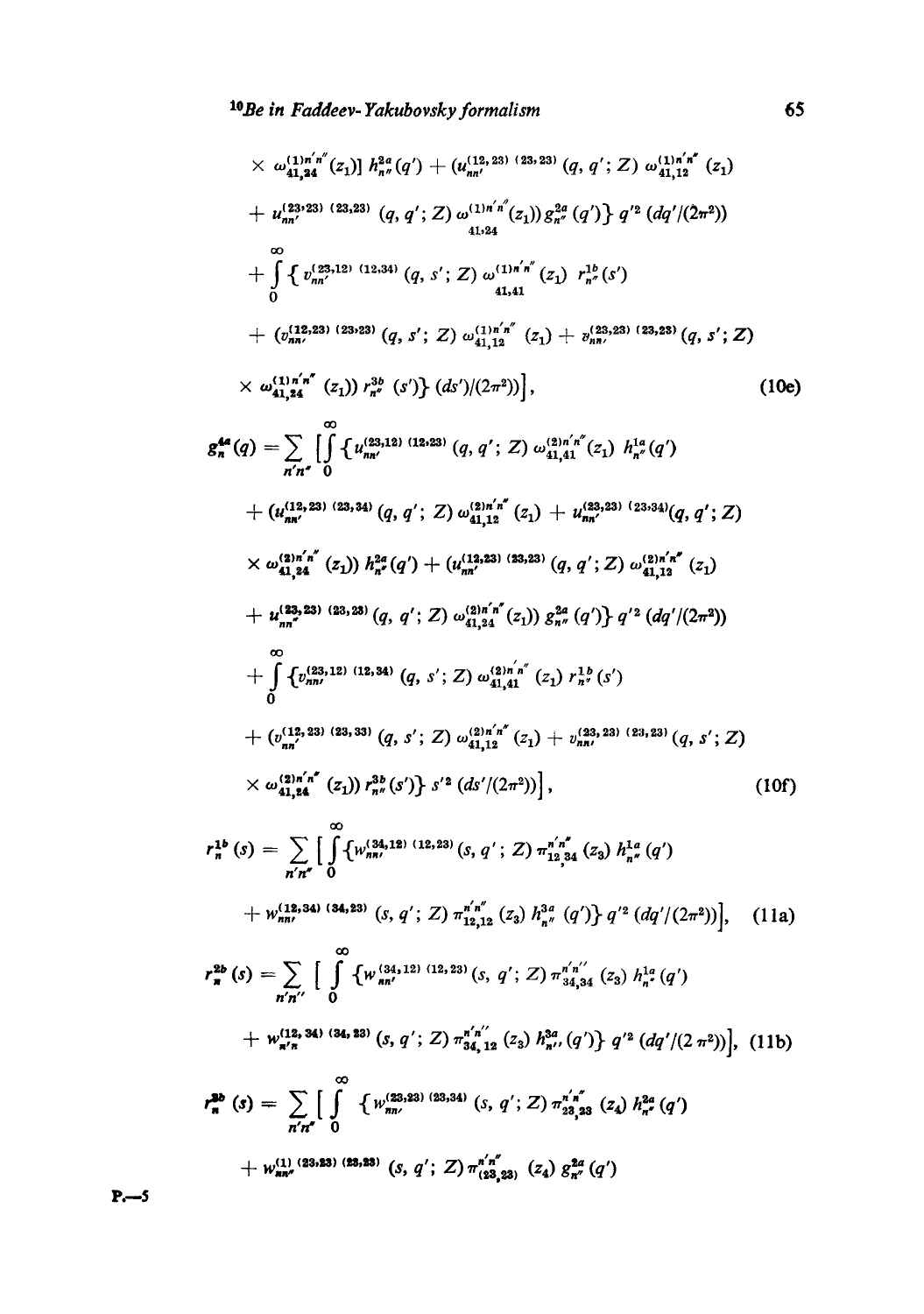66 *H Roy-Choudhury, V P Gautam and D P Sural* 

+ 
$$
w_{nn'}^{(23,23)(23,12)}
$$
 (s, q'; Z)  $\pi_{23,23}^{n'n''}$  (z<sub>4</sub>)  $h_{n''}^{4a}$  (q')  
+  $w_{nn'}^{(2)(23,23)(23,23)}$  (s, q'; Z)  $\pi_{23,23}^{n'n''}$  (z<sub>4</sub>)  $g_{n''}^{4a}$  (q') $\}$  q'<sup>2</sup> (dq'/( $2\pi^2$ ))]. (11c)

The notations introduced in the set of equations (10) and (11) are defined as follows:

$$
u_{nn'}^{(23,12) (12,23) (q, q'; Z) = \int_{-1}^{1} U_{23,12}^{n} \left( p_n^{(1)} \right) \left[ \frac{m_b^2}{(2m_a + m_b)^2} q^2 + q'^2 + \frac{2m_b}{2m_a + m_b} qq' x_1 \right]^{1/2}; z_1
$$
  
\n
$$
\times \tau_{12} \left[ z_1 - \frac{1}{2\mu_{12,3}} \left( q^2 + \frac{m_b^2}{(2m_a + m_b)^2} q'^2 + \frac{2m_b}{2m_a + m_b} qq' x_1 \right) \right]
$$
  
\n
$$
\times U_{12,23}^{n'} \left( \left[ q^2 + \frac{m_b^2}{(2m_a + m_b)^2} q'^2 + \frac{2m_b}{2m_a + m_b} qq' x_1 \right]^{1/2}, p_n^{(1)}; z_1 \right) dx_1,
$$
  
\n
$$
u_{nn'}^{(12,23) (23,34) (q, q'; Z) = \frac{1}{2} \int_{-1}^{1} U_{12,23}^{n} \left( p_n^{(1)} \right) \left[ \frac{m_a^2}{(2m_a + m_b)^2} q^2 + q'^2 + \frac{2m_a}{2m_a + m_b} qq' x_2 \right]^{1/2}; z_1
$$
  
\n
$$
\times \tau_{23} \left[ z_2 - \frac{1}{2\mu_{23,4}} \left( q^2 + \frac{m_a^2}{(2m_a + m_b)^2} q'^2 + \frac{2m_a}{2m_a + m_b} qq' x_2 \right) \right]
$$
  
\n
$$
\times U_{23,34}^{n'} \left( \left[ q^2 + \frac{m_a^2}{(2m_a + m_b)^2} q'^2 + \frac{2m_a}{2m_a + m_b} qq' x_2 \right]^{1/2}, p_n^{(2)}; z_2 \right) dx_2.
$$
  
\n(12b)

The expressions for  $u_{nn'}^{(23, 23)}$  (23, 34),  $u_{nn'}^{(12, 23)}$  (23, 23) and  $u_{nn'}^{(23, 23)}$  (23, 23) can be found from (12b) by replacing the corresponding subscripts of the functions  $U<sup>n</sup>$  appearing Within the integral on the right-hand side. To cite an example the expression for  $u_{n}^{(12, 23)}$  (23, 23) can be obtained by making the changes  $U_{n_2, 23}^n \rightarrow U_{n_2, 23}^n$  and  $U_{23, 34}^{n'} \rightarrow U_{23, 23}^{n'}$  in the right side of (12b).

$$
v_{nn'}^{(23,\,12)\,(12,\,34)}(q,\,s';\,Z) = 2\int\limits_{-1}^{1} U_{23,\,12}^n \left( p_1^{(1)} , \left[ \frac{4m_a^2}{(2m_a + m_b)^2} q^2 + s'^2 \right] \right.\n\left. - \frac{4m_a}{2m_a + m_b} q s' y_1 \right]^{1/2};\, z_1 \right)
$$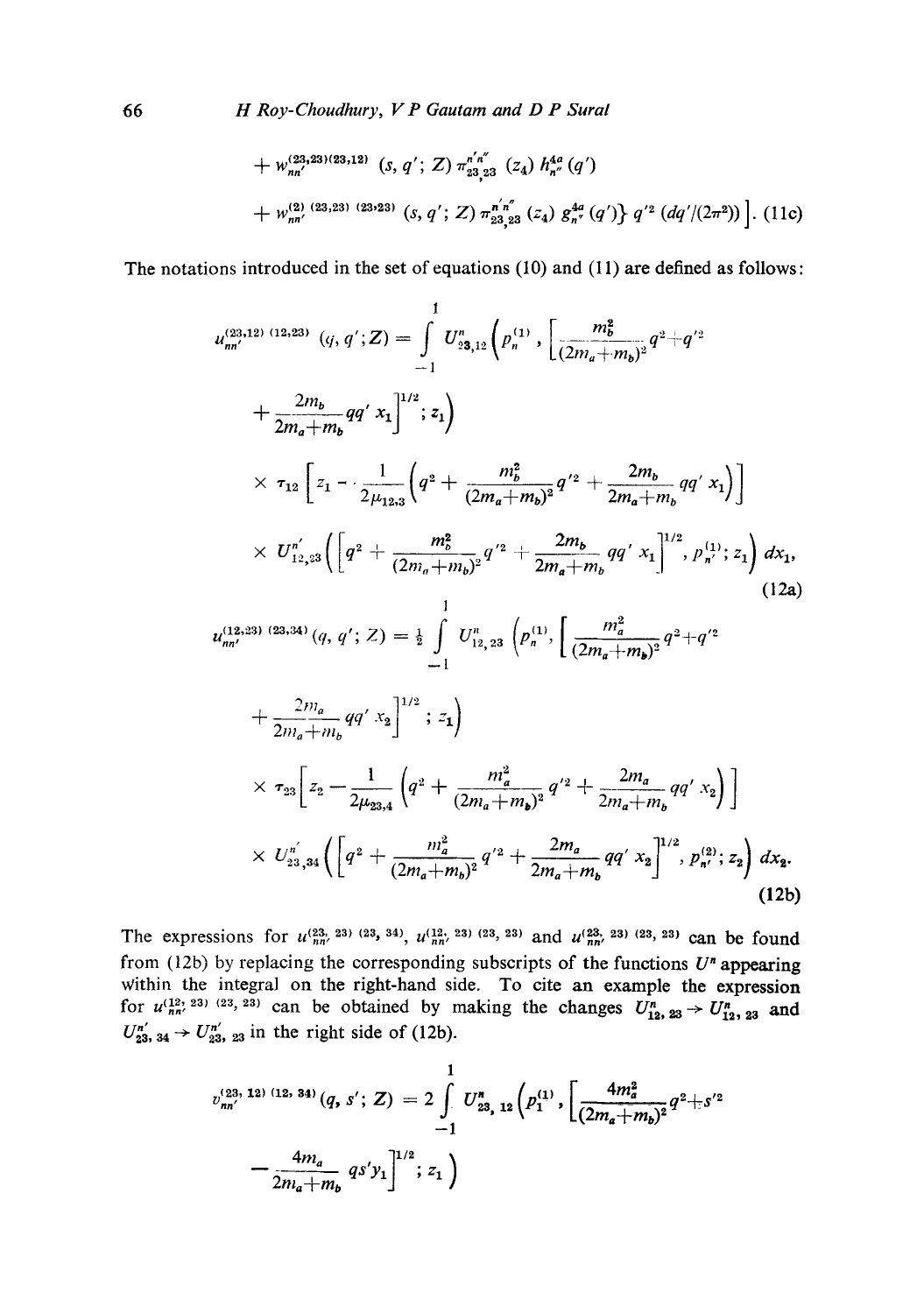$$
\times \tau_{12} \Big[ z_3 - \frac{1}{2\mu_{34}} \left( q^2 + \frac{1}{4} s'^2 - q s'^2 y_1 \right) \Big] \times W_{12,34}^n \Big[ \left( q^2 + \frac{1}{4} s'^2 - q s' y_1 \right]^{1/2}, \kappa_n^{(1)}; z_3 \big] dy_1, \qquad (13a)
$$
  

$$
v_{nn'}^{(12,23)(23,23)}(q, s'; Z) = \frac{1}{2} \int U_{12,23}^n \Big[ p_n^{(1)}, \Big( \frac{(m_a + m_b)^2}{(2m_a + m_b)^2} q^2 + s'^2 - \frac{2(m_a + m_b)}{2m_a + m_b} q s' y_2 \Big)^{1/2}; z_1 \Big] \times \tau_{23} \Big[ z_1 - \frac{1}{2\mu_{23}} \Big( q^2 + \frac{m_b^2}{(m_a + m_b)^2} s'^2 - \frac{2m_b}{m_a + m_b} q s' y_2 \Big) \Big] \times W_{23,23}^n \Big[ \Big( q^2 + \frac{m^2_b}{(m_a + m_b)^2} s'^2 - \frac{2m_b}{m_a + m_b} q s' y_2 \Big) \Big] \times W_{23,23}^n \Big[ \Big( q^2 + \frac{m^2_b}{(m_a + m_b)^2} s'^2 - \frac{2m_b}{m_a + m_b} q s' y_2 \Big)^{1/2}, \kappa_n^{(2)}; z_4 \Big] dy_2 \qquad (13b)
$$

The expression for  $v_{nn'}^{(23,23)(23,23)}$  is found from (13b) by replacing  $U_{12,23}^n$  by  $U_{23,23}^n$ .

$$
u_{nn'}^{(23,34)(34,23)}(q, q'; Z) = \int_{-1}^{1} U_{23,34}^{n} \left[ p_n^{(2)} \cdot \left( \frac{m_a^2}{(2m_b + m_a)^2} q^2 + q'^2 \right) \right. \\ + \frac{2m_a}{2m_b + m_a} q q' x_3 \right]^{1/2} : z_2 \Big] \times \tau_{34} \left[ z_2 - \frac{1}{2\mu_{34,1}} \left( q^2 + \frac{m_a^2}{(2m_b + m_a)^2} q'^2 \right. \\ + \frac{2m_a}{2m_b + m_a} q q' x_3 \right) \Big] \times U_{34,23}^{n'} \left[ \left( q^2 + \frac{m_a^2}{(2m_b + m_a)^2} q'^2 \right. \\ + \frac{2m_a}{2m_b + m_a} q q' x_3 \right)^{1/2}, \ p_n^{(2)}; z_3 \Big] \, dx_3, \tag{14a}
$$

$$
u_{nn'}^{(34,23)(23,12)}(q,q';Z)=\frac{1}{2}\int_{-1}^1 U_{34,23}^n\bigg[p_n^{(2)},\bigg(\frac{m_b^2}{(2m_b+m_a)^2}q^2+q'^2\bigg)
$$

$$
+\frac{2m_b}{2m_b+m_a}qq'x_4\bigg)^{1/2}; z_2\bigg] \times \tau_{23}\bigg[z_1-\frac{1}{2\mu_{23,1}}\bigg(q^2+\frac{m_b^2}{(2m_b+m_a)^2}q'^2+\frac{2m_b}{2m_b+m_a}qq'x_4\bigg)\bigg] \times U_{23,12}^{n'}\bigg[\bigg(q^2+\frac{m_b^2}{(2m_b+m_a)^2}q'^2+\frac{2m_b}{2m_b+m_a}qq'x_4\bigg)^{1/2}, p_n^{(1)}; z_1\bigg]dx_4.
$$
\n(14b)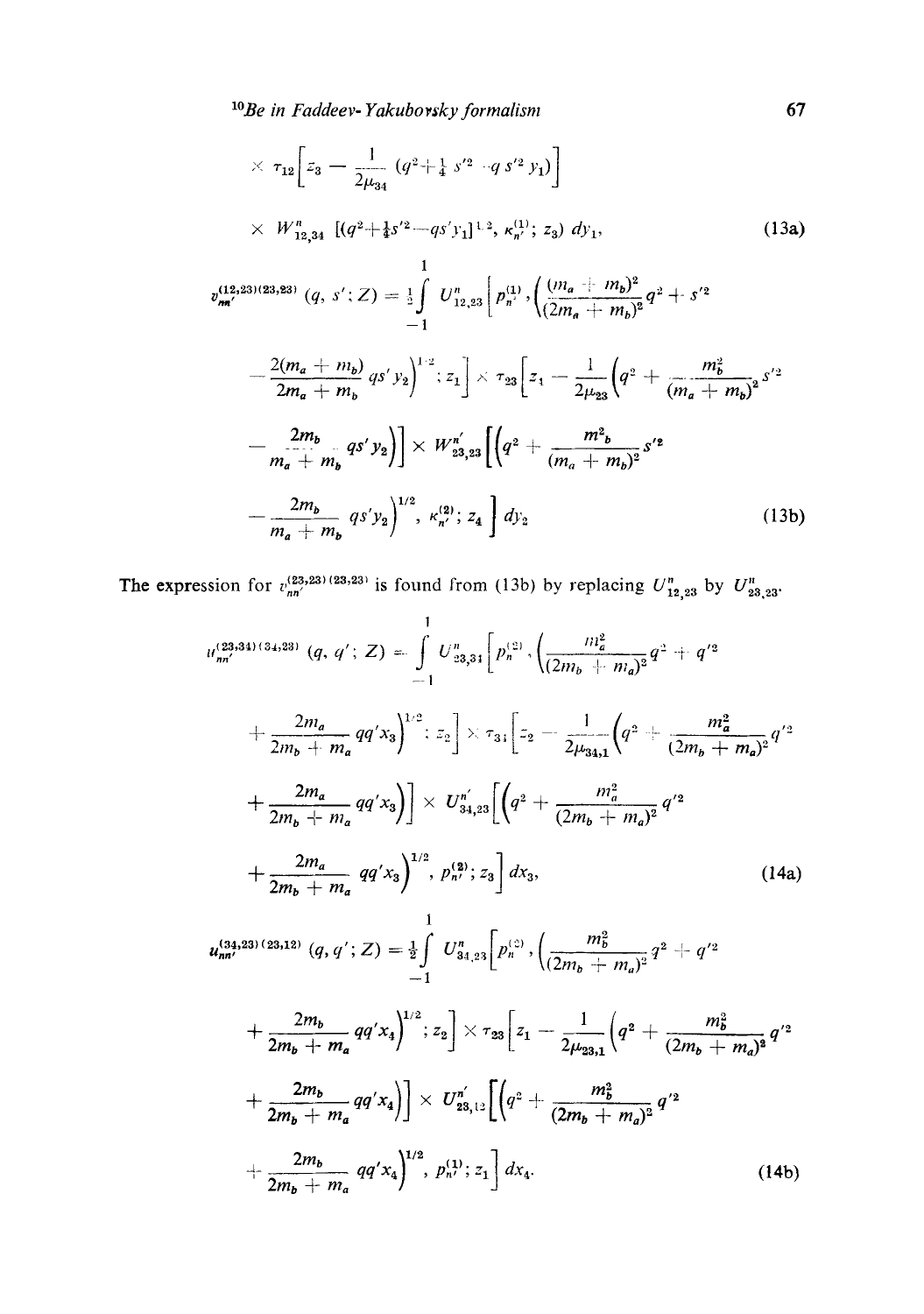$u_{nn'}^{(23,23)(23,12)}$ ,  $u_{nn'}^{(34,23)(23,23)}$  and  $u_{nn'}^{(23,23)(23,23)}$  have expressions similar to that for  $u_{nn'}^{(34,23)(23,12)}$  [equation (14b)] but with appropriate replacements of U's.

$$
v_{nn'}^{(23,34)(34,12)}(q,s';Z) = 2 \int_{-1}^{1} U_{23,34}^{n} \left[ p_n^{(2)}, \left( \frac{4m_b^2}{(2m_b + m_a)^2} q^2 + s'^2 \right) \right. \\ - \frac{4m_b}{2m_b + m_a} q s' y_3 \right]^{1/2}; z_2 \times \tau_{34} \left[ z_3 - \frac{1}{2\mu_{12}} \left( q^2 + \frac{1}{4} s'^2 - q s' y_3 \right) \right] \\ \times W_{34,12}^{n'} \left[ (q^2 + \frac{1}{4} s'^2 - q s' y_3)^{1/2}, \kappa_n^{(1)}; z_3 \right] dy_3, \qquad (15a)
$$
  

$$
v_{nn'}^{(34,23)(23,23)}(q,s';Z) = \frac{1}{2} \int_{-1}^{1} U_{34,23}^{n} \left[ p_n^{(2)}, \left( \frac{(m_a + m_b)^2}{(2m_b + m_a)^2} q^2 + s'^2 \right) \right. \\ - \frac{2(m_a + m_b)}{2m_b + m_a} q s' y_4 \right]^{1/2}; z_2 \times \tau_{23} \left[ z_4 - \frac{1}{2\mu_{23}} \left( q^2 + \frac{m_b^2}{(m_a + m_b)^2} s'^2 \right. \\ - \frac{2m_a}{m_a + m_b} q s' y_4 \right] \times W_{23,23}^{n'} \left[ \left( q^2 + \frac{m_b^2}{(m_a + m_b)^2} s'^2 \right. \\ - \frac{2m_a}{m_a + m_b} q s' y_4 \right]^{1/2}, \kappa_n^{(2)}; z_4 \right] dy_4.
$$
 (15b)

Replacing  $U_{34, 23}^n$  by  $U_{23, 23}^n$  in (15b) one can get the corresponding expression for  $v_{nn'}^{(23, 23) (23, 23)}$ 

$$
w_{nn'}^{(34,12)(12,23)}(s,q';Z) = \frac{1}{2} \int_{-1}^{1} W_{34,12}^{n} \left[ \kappa_n^{(1)}, \left( \frac{1}{4} s^2 + q'^2 + s q' z'_1 \right)^{1/2}, z_3 \right]
$$
  
 
$$
\times \tau_{12} \left[ z_1 - \frac{1}{2\mu_{12,3}} \left( s^2 + \frac{4m_a^2}{(2m_a + m_b)^2} q'^2 + \frac{4m_a}{2m_a + m_b} s q' z'_1 \right) \right]
$$
  
 
$$
\times U_{12,23}^{n'} \left[ \left( s^2 + \frac{4m_a^2}{(2m_a + m_b)^2} q'^2 + \frac{4m_a}{2m_a + m_b} s q' z_1 \right)^{1/2}, p_n^{(1)}; z_1 \right] dz'_1
$$
  
(16a)  
(12.34) (34.23)

 $W_{nn'}^{(12,34),(34,23)}(s,q';Z) = \frac{1}{2}$  |  $W_{12,34}''$  [ $\kappa_n^{(1)}, (d^2 s^2 + q'^2 + sq' z'_2)^{1/2}; z_3$ ] *--1* 

[ 1 ( *4m~ 4rob sq'z~)]*  × r3, z~ -- 2p,3,, i s ~ + (2m2 Tm.) i q,2 + 2mb + m. X U" [( s ~ + 34,23 *4m~ ,2 4mb \t/2 .(~ ]*  **(2ran** *+ m.) ~ q + 2mb + m. sq' zg.) , v., ; zza dzt'*  (16b)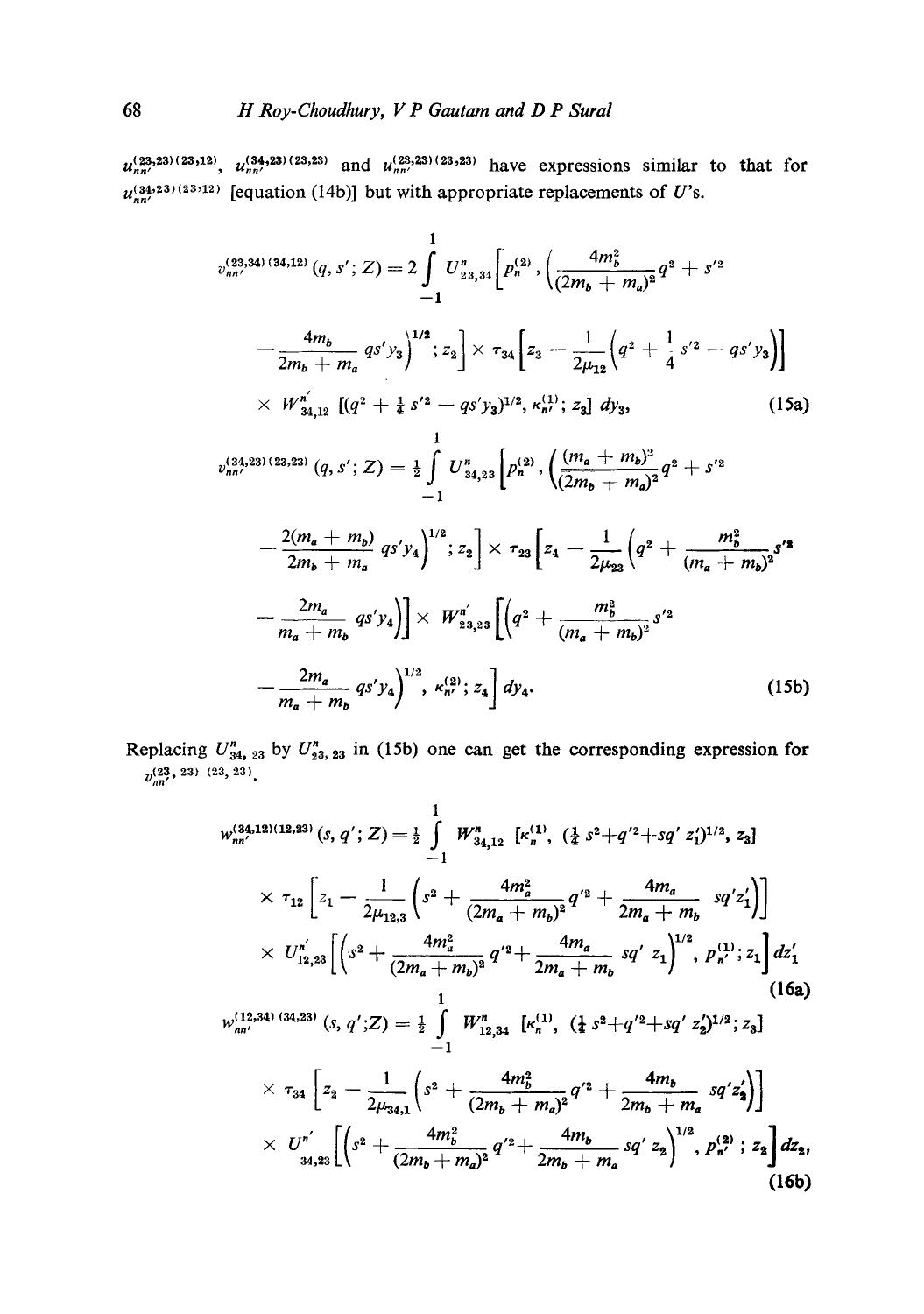*X°Be in Faddeev- Yakubovsky formalism* 69

$$
w_{nn'}^{(23,23)} (23,34) (s, q'; Z) = \int_{-1}^{1} W_{23,23}^{n} \left[ \kappa_n^{(2)} \cdot \left( \frac{m_a^2}{(m_a + m_b)^2} s^2 + q'^2 \right) \right] \times \tau_{23} \left[ z_2 - \frac{1}{2\mu_{23'4}} \left( s^2 + \frac{(m_a + m_b)^2}{(2m_b + m_a)^2} q'^2 \right) \right] \times \tau_{23} \left[ z_2 - \frac{1}{2\mu_{23'4}} \left( s^2 + \frac{(m_a + m_b)^2}{(2m_b + m_a)^2} q'^2 \right) \right] \times U_{23,34}^{n'} \left[ \left( s^2 + \frac{(m_a + m_b)^2}{(2m_b + m_a)^2} q'^2 \right) \right] \times U_{23,34}^{n'} \left[ \left( s^2 + \frac{(m_a + m_b)^2}{(2m_b + m_a)^2} q'^2 \right) \right] \times \tau_{23} \left[ \left( s^2 + \frac{(m_a + m_b)^2}{(2m_b + m_a)^2} q'^2 \right) \right] \times U_{23,34}^{n'} \left[ \left( s^2 + \frac{(m_a + m_b)^2}{(2m_b + m_a)^2} q'^2 \right) \right] \times U_{23,34}^{n'} \left[ \left( s^2 + \frac{(m_a + m_b)^2}{(2m_b + m_a)^2} q'^2 \right) \right] \times U_{23,34}^{n'} \left[ \left( s^2 + \frac{(m_a + m_b)^2}{(2m_b + m_a)^2} q'^2 \right) \right] \times U_{23,34}^{n'} \left[ \left( s^2 + \frac{(m_a + m_b)^2}{(2m_b + m_a)^2} q'^2 \right) \right] \times U_{23,34}^{n'} \left[ \left( s^2 + \frac{(m_a + m_b)^2}{(2m_b + m_a)^2} q'^2 \right) \right] \times U_{23,34}^{n'} \left[ \left( s^2 + \frac{(m_a + m_b)^2}{(2m_b + m_a)^2} q'^2 \right) \right] \times U_{23,34}^{n'} \left[ \left( s^2 + \frac{(m_a + m_b)^2}{(2m_b + m_a)^2} q'^2 \right) \right] \times U_{23,34
$$

Equation (16c) gives the expression for  $w_{nn'}^{(1)}$  (23,23) (23,23) after replacing  $U_{23,34}^{n'}$  by  $U_{23,23}^{n'}$ .

$$
w_{nn'}^{(23,23)(23,12)}(s,q';Z) = \int_{-1}^{1} W_{23,23}^{n} \left[ \kappa_n^{(2)} \cdot \left( \frac{m_b^2}{(m_a + m_b)^2} s^2 + q'^2 \right) \right] + \frac{2m_b}{m_a + m_b} s q' z_4' \Big]^{1/2}; z_4 \Big] \times \tau_{23} \Big[ z_1 - \frac{1}{2\mu_{41,2}} \left( s^2 + \frac{(m_a + m_b)^2}{(2m_a + m_b)^2} q'^2 \right] + \frac{2 (m_a + m_b)}{2m_a + m_b} s q' z_4' \Big] \Big] \times U_{23,12}^{n'} \Big[ \left( s^2 + \frac{(m_a + m_b)^2}{(2m_a + m_b)^2} q'^2 \right] + \frac{2 (m_a + m_b)}{2m_a + m_b} s q' z_4' \Big]^{1/2}, p_{n'}^{(1)}; z_1 \Big] dz_4.
$$
 (17)

With the replacement  $U_{23, 12}^n \rightarrow U_{23, 23}^n$ , equation (17) gives the corresponding expression for  $w_{nn'}^{(2)(23, 23)(23, 23)}$ .

For the binding energy calculation the integrals in (10) and (11) have been replaced by sums using the Gauss-Legendre quadrature method. By this process, these equations are converted to a set of linear algebraic equations, the coefficients of which depend upon  $u_{nn'}^{(\alpha, \beta)}(\gamma, \delta)$ ,  $v_{nn'}^{(\alpha, \beta)}(\gamma, \delta)$  and  $w_{nn'}^{(\alpha, \beta)}(\gamma, \delta)$  [equations (12) to  $(17)$ ]. Those u's, v's and w's have been evaluated numerically by a similar quadrature method. For finding a solution to (10) and (11), 16-point quadrature has been used. Thus from (10) and (11), we arrive at a Fredholm determinant of order  $144 \times 144$ , which is evaluated for different values of the four-body energy Z. We have found out that particular value of Z say  $Z_0$  for which this Fredholm determinant vanishes. Then  $Z_0$  is the binding energy of the system  $\frac{10}{4\lambda}$ Be in our model.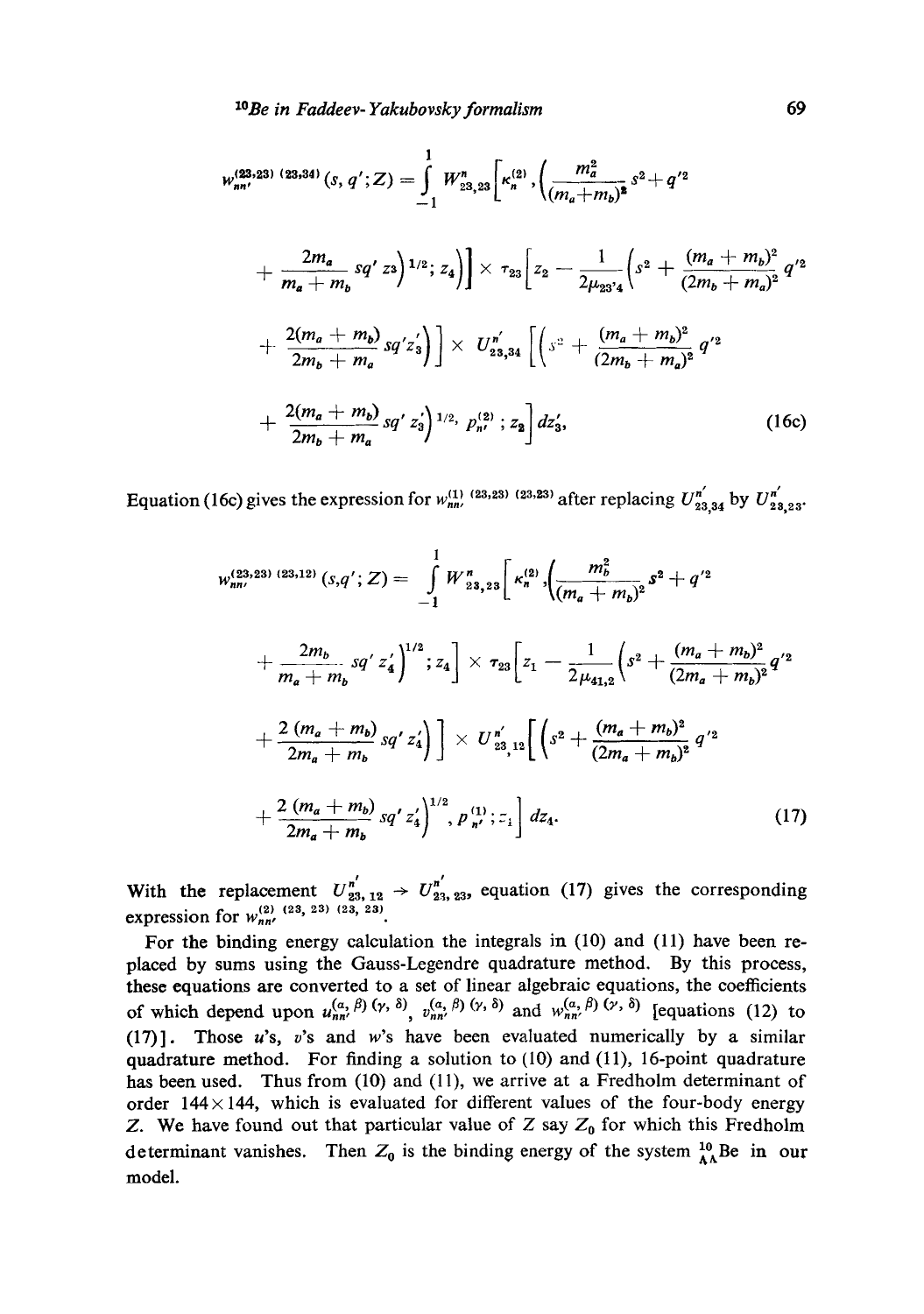#### **3. Results and discussion**

The form factors appearing in the two-body potentials [equation (I.10)] for  $\Lambda\Lambda$ ,  $\alpha\Lambda$ and aa interactions have been chosen to be of the Yamaguchi form.

$$
g_{ij} = 1/(k^2 + \beta_{ij}^2).
$$

The values of the potential parameters  $\lambda_{ij}$  and  $\beta_{ij}$  have been taken to be the same as those used by Monga and Mitra (1966) and Monga (1967) in their three-body calculations of the systems  $\Lambda \Lambda \alpha$  and  $a \alpha \Lambda$  respectively (the reason for this choice will be explained later). These parameters are listed in table 1.

For solving the four-body equations a simplification can be made by expressing  $X_{\alpha, \beta}$  and  $Y_{\alpha, \beta}$  in a suitable form. As the number of coupled integral equations in our case is quite large, we have decided to work with only one-:erm Bateman approximation for  $X_{\alpha,\beta}$  and  $Y_{\alpha,\beta}$ . This approximation amounts to  $n' = n'' = 1$  in equations (10) and (11). Consequently the effective potentials  $U_{\alpha,\beta}$  and  $W_{\alpha,\beta}$  reduce to oneterm separable form for  $N=N'=1$ . It may be noted that Kharchenko *et al* (1974) have used a two-term Bateman approximation in their calculations on four identical particle systems. They have chosen the points for the Bateman representation so as to give reasonable values for the energies and the wave function; for three identical particle subsystems. As explained below, our choice for Bateman points is optimal in the sense that the correct binding energies for the subsystems involving nonidentical particles are obtained. We believe that, because of this optimal choice, our one-term Bateman approximation is similar in accuracy to the two-term approximation used by Kharchenko *et al.* 

We now describe how we have fixed up the Bateman points  $p_1^{(1)}, p_1^{(2)}, \kappa_1^{(1)}$  and  $\kappa_1^{(2)}$ . As defined earlier  $p_1^{(1)}$  and  $p_1^{(2)}$  correspond respectively to the subsystems  $a\alpha\Lambda$  and  $\Lambda \Lambda a$ . We have chosen the Bateman points  $p_1^{(1)}$  and  $p_1^{(2)}$  so as to reproduce the binding energies of these subsystems. Thus in our four-body calculations we need as input the two-body off-shell *t*-matrix for  $\Lambda\Lambda$ ,  $\alpha\Lambda$  and  $\alpha\alpha$  channels, as well as the binding energies for the three-body systems,  $a\alpha\Lambda$  and  $\Lambda\Lambda\alpha$ . So one has first to do the three-body calculations and then proceed to the four-body calculations. But in the present paper, one of the primary aims has been to provide the required machinery for dynamical calculation of a system of two distinct pairs of identical particles. As an application, we have calculated the binding energy  $B_{\Lambda\Lambda}$  in  $^{10}_{\Lambda\Lambda}$ Be. We find in the literature that there exist the calculations of Monga and Mitra (1966) and Monga

Table 1. The two-body potential parameters and the corresponding three-body binding energies for the systems  $a\alpha\Lambda$  and  $\Lambda\Lambda a$ .

| Two-body potential parameters |                                            |                             |  | Three-body binding energies (Mev) |                                           |
|-------------------------------|--------------------------------------------|-----------------------------|--|-----------------------------------|-------------------------------------------|
|                               | $\lambda$ (fm <sup>-1</sup> ) <sup>3</sup> | $\beta$ (fm <sup>-1</sup> ) |  | BAA (AA <sup>6</sup> He)          | $B_{\Lambda}$ ( $\wedge$ <sup>9</sup> Be) |
| ΛΛ                            | $-0.3942$                                  | 1.8061                      |  | $10-0$                            |                                           |
| $\alpha \Lambda$              | $-0.3809$                                  | 1.3198                      |  |                                   | 6.5                                       |
| aa                            | $-0.1191$                                  | 0.7641                      |  |                                   |                                           |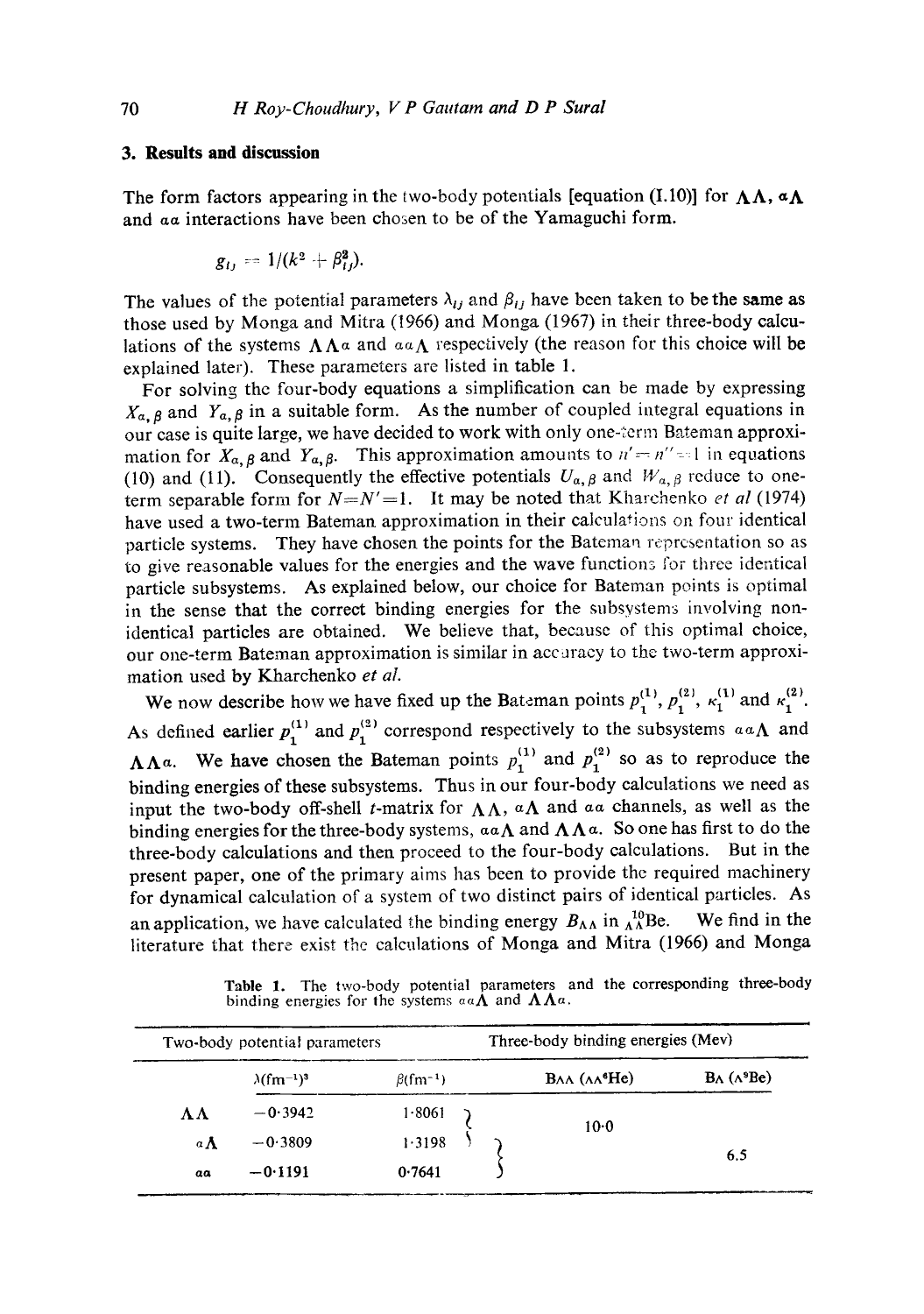(1967), who have determined the binding energies of the  $\Lambda \Lambda^{\alpha}$  and  $a \alpha \Lambda$  systems, respectively, corresponding to suitable two-body one term nonloeal separable potentials for  $\Lambda \Lambda$ ,  $\alpha \Lambda$  and  $\alpha \alpha$  channels. These parameters are, of course, not the best possible choice. Better parameters for the two-body potentials have recently become available. In particular for the aa interaction, Buck *et al* (1977) have presented a set of two-body local potential parameters. The corresponding nonlocal potential will be more complicated than the rank-1 Yamaguchi form used by Monga (1967). One can use such improved potentials within the framework of our theory, but the number of coupled equations will be large and unwieldy. Moreover, the three-body calcula-

tions with these potentials need to be performed. Instead of doing this, we have used the readily available three-body binding energies of  $a\alpha \Lambda$  and  $\Lambda \Lambda \alpha$  systems consistent with the two-body potential parameters as employed by Monga (1967) and Monga and Mitra (1966). These are listed in table 1. The values obtained for  $p_1^{(1)}$  and  $p_1^{(2)}$ are 1.81 fm<sup>-1</sup> and 1.17 fm<sup>-1</sup> respectively. The Bateman point  $\kappa_1^{(2)}$  has been chosen to be 0.64 fm<sup>-1</sup> which is consistent with the  $a\Lambda$  binding energy 3.1 MeV. The Bateman point  $\kappa_1^{(1)}$  is taken to be zero.

Then following the method described in the previous section we have evaluated from (10) and (11),  $B_{\Lambda\Lambda}$ , the separation energy for the two  $\Lambda$  particles in  $^{10}_{\Lambda\Lambda}$  Be. The result obtained is 43.97 MeV, which is larger than the experimental finding  $17.5 \pm 0.4$ MeV (Danysz et al 1963). This is not unusual because with the approach followed here, the binding energy in the case of four identical particles (Kharchenko *et al*  !974) has also been found to be higher than the experimental value. It may be mentioned that a better representation of the two-body potentials in different channels is expected to give improved four-body results. An interesting calculation for four nucleon system has been carried out by Tjon (1975), who used more than one term separable approximation at the two-body and three-body levels and found good agreement with the experimental data. Keeping in view that the number of coupled integral equations  $(10)$  and  $(11)$  is nine against only two for the four identical particle case, we feel that an attempt to work out  $\Lambda \Lambda a_a$  problem with Tjon's approach is not feasible at present.

## **Appendix 1**

As mentioned in the text, the expressions for the  $\omega_{a, \beta}$ 's and  $\pi_{a, \beta}$ 's occurring in equations (6), (7), (10) and (11) are lengthy. Therefore only a few of them are given below and the rest can be made available on request.

$$
\omega_{12_{\bullet}12}^{nn'}(z_1) = \frac{\delta nn'}{U_{12_{\bullet}23}^{n}} \left(p_n^{(1)}, p_n^{(1)}; z_1\right)
$$
  
+ 
$$
\sum_{m=1}^N \omega_{12, 12}^{nm}(z_1) d_{mn'}^{(23, 12)(12, 23)} (z_1, p_n^{(1)})
$$
  

$$
\overline{\omega}_{12, 12}^{nm}(z_1) = \frac{1}{\triangle(z_1) U_{12, 23}^n (p_n^{(1)}, p_n^{(1)}; z_1)} \left[ (\triangle_{22}^{nm}(z_1) + \triangle_{24}^{nm}(z_1) + \triangle_{42}^{nm}(z_1) \right]
$$

with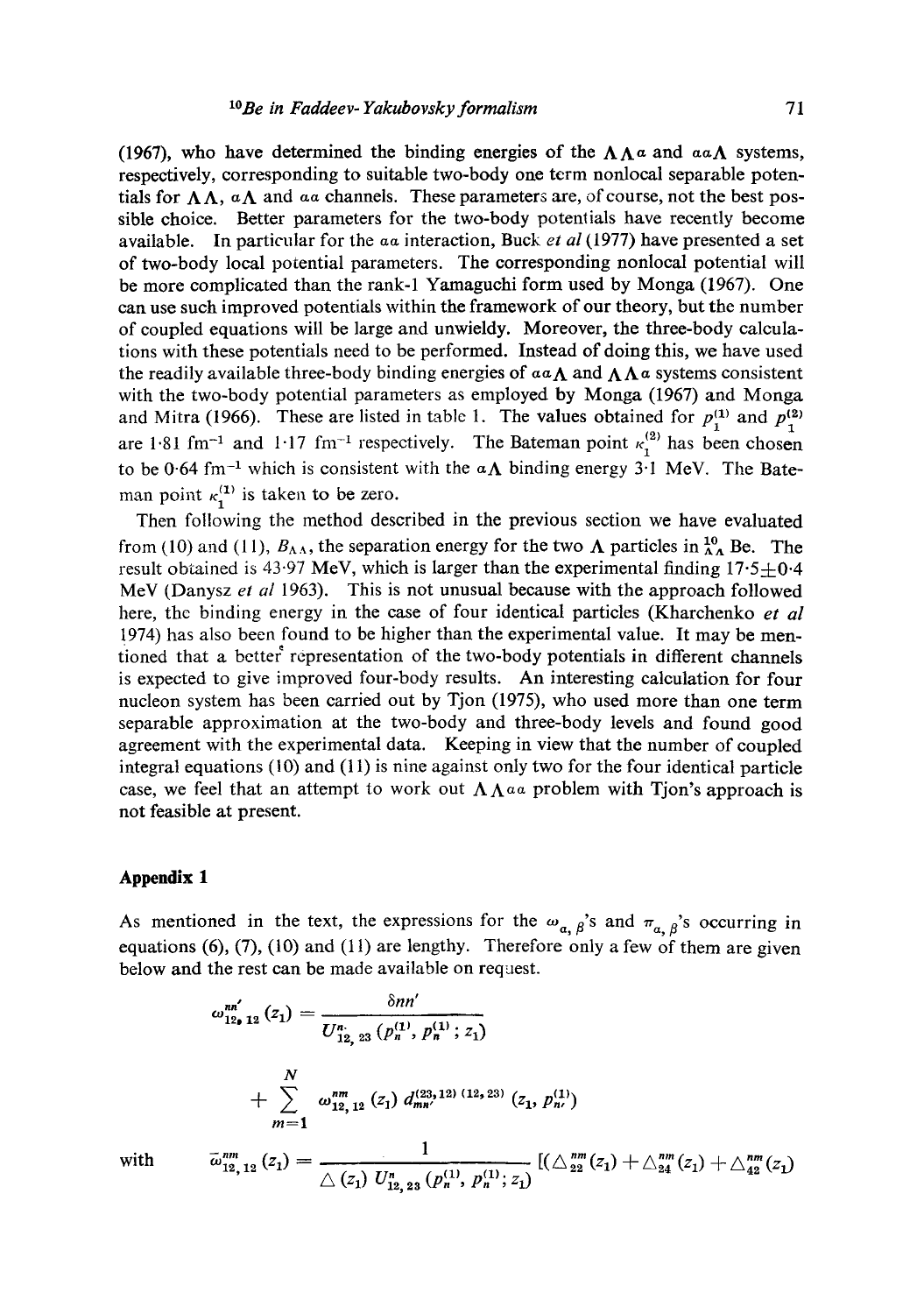72 *H Roy-Choudhury, V P Gautam and D P Sural* 

$$
+ \triangle_{44}^{nm} (z_1) d_{nn}^{(12, 23) (23, 12)} (z_1, p_m^{(1)}) + (\triangle_{23}^{nm} (z_1) + \triangle_{25}^{nm} (z_1)
$$
  
+ 
$$
\triangle_{43}^{nm} (z_1) + \triangle_{45}^{nm} (z_1) d_{nm}^{(23, 23) (23, 12)} (z_1, p_m^{(1)})].
$$
 (A1)

$$
\pi_{12,\,12}^{n n'}(z_3)=\frac{\delta_{nn'}}{W_{12,\,34}^n\left(\kappa_n^{(1)},\kappa_n^{(1)}\,;\,z_3\right)}+\sum_{m=1}^{N'}\tilde{\pi}_{12,\,12}^{nm}\left(z_3\right)a_{mn'}^{(34,\,12)\,(12,\,34)}\left(z_3,\kappa_n^{(1)}\right)
$$

 $with$ 

$$
\bar{\pi}_{12,\;12}^{nm}(z_3)=\frac{1}{\Lambda(z_3) W_{12,\;34}^n(\kappa_n^{(1)},\;\kappa_n^{(1)};z_3)}.
$$

$$
\Lambda_{22}^{nm}(z_3) a_{nm}^{(12,34)(34,12)}(z_3, \kappa_m^{(1)}).
$$
 (A2)

In the above equations  $\Delta_{ij}^{nm}(z_1)$  and  $\Lambda_{ij}^{nm}(z_3)$  are respectively the co-factors of the *ijth* elements of the determinants

$$
\triangle = |\delta_{mn} - A_{mn}^{\alpha,\beta}(z_1)| \text{ and } \Lambda = |\delta_{mn} - C_{mn}^{\alpha,\beta}(z_3)| \tag{A3}
$$

where

$$
|A_{mn}^{\alpha,\beta}(z_1)| = \begin{pmatrix} 23,12 \\ 12,23 \\ 0 & d_{mn}(z_1,p_n^{(1)}) & 0 & d_{mn}(z_1,p_n^{(1)}) & 0 \\ 23,12 & 0 & 0 & d_{mn}(z_1,p_n^{(1)}) & 0 \\ 23,12 & 0 & 0 & d_{mn}(z_1,p_n^{(1)}) \\ 23,23 & 0 & 0 & d_{mn}(z_1,p_n^{(1)}) \\ 23,12 & 0 & 0 & 0 & d_{mn}(z_1,p_n^{(1)}) \\ 23,12 & 0 & 0 & 0 & d_{mn}(z_1,p_n^{(1)}) \\ 23,12 & 0 & 0 & 0 & d_{mn}(z_1,p_n^{(1)}) \\ 23,12 & 0 & 0 & 0 & d_{mn}(z_1,p_n^{(1)}) \\ 23,23 & 0 & 0 & 0 & 0 \\ 23,23 & 0 & 0 & 0 & 0 \\ 23,23 & 0 & 0 & 0 & 0 \\ 23,23 & 0 & 0 & 0 & 0 \\ 23,23 & 0 & 0 & 0 & 0 \\ 23,23 & 0 & 0 & 0 & 0 \\ 23,23 & 0 & 0 & 0 & 0 \\ 23,23 & 0 & 0 & 0 & 0 \end{pmatrix} (A4)
$$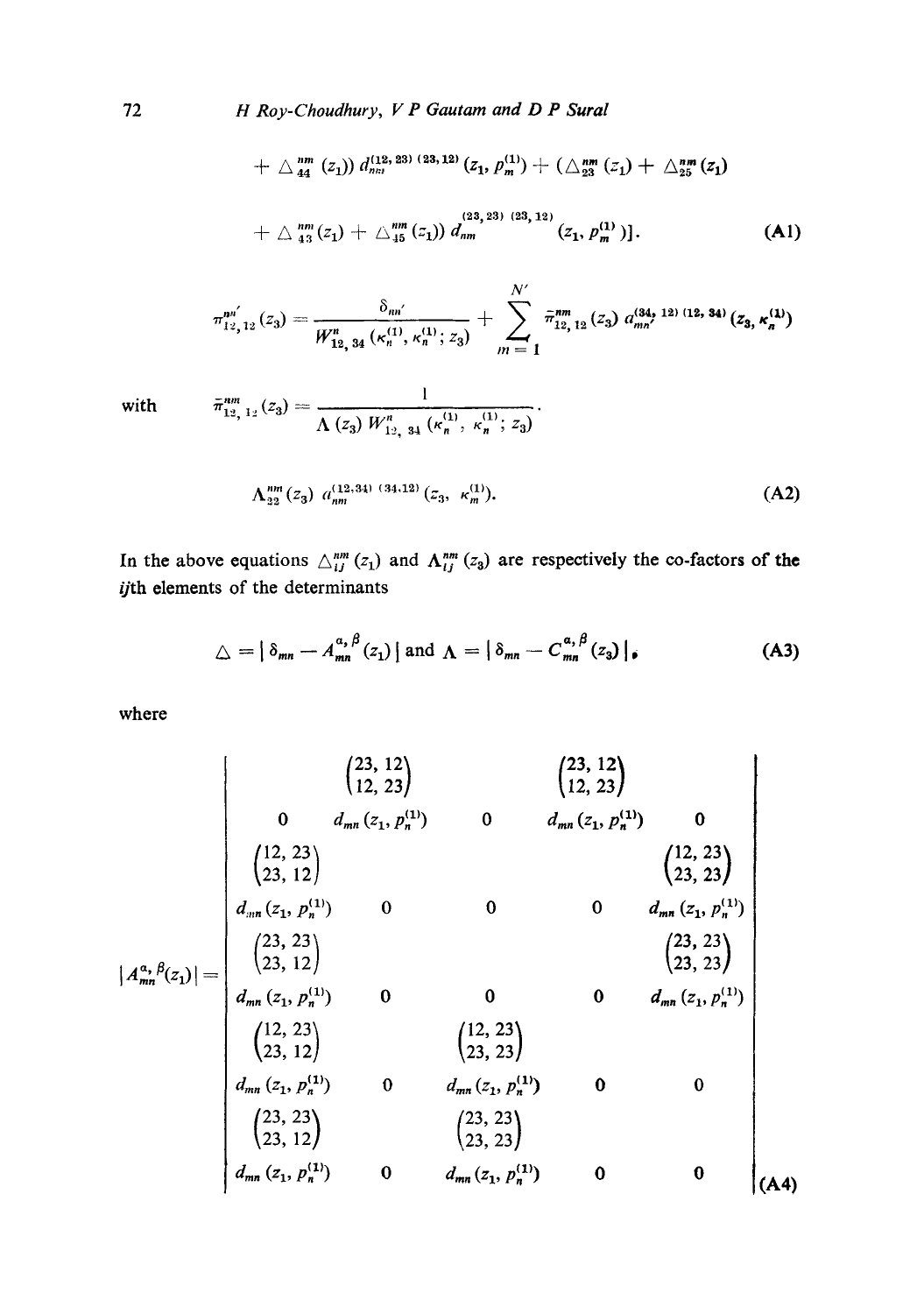$$
| C_{mn}^{a, \beta}(z_3) | = \begin{pmatrix} 34, 12 \\ 12, 34 \\ 0 & a_{mn}(z_3, \kappa_n^{(1)}) \\ 34, 12 \\ a_{mn}(z_3, \kappa_n^{(1)}) & 0 \end{pmatrix}
$$
 (A5)

and

$$
\begin{aligned}\n\left(\begin{matrix} a, \beta \\ \beta, \gamma \end{matrix}\right) \\
 d_{mn}(z_3, p_n^{(\nu)}) &= d_{mn}^{(a, \beta)}(\beta, \gamma) (z_{\nu}, p_n^{(\nu)}) \\
&= \frac{1}{U_{\beta, \gamma}^n (p_n^{(\nu)}, p_n^{(\nu)}; z_{\nu})} \int_0^\infty U_{\alpha, \beta}^m (p_n^{(\nu)}, p; z_{\nu}) \tau_{\beta} \left[ z_{\nu} - \frac{M}{2m_{\beta}M_{\beta}} p^2 \right] \\
&\times U_{\beta, \gamma}^n (p, p_n^{(\nu)}; z_{\nu}) p^2 [dp/(2\pi^2)]; \nu = 1, 2, \n\end{aligned}
$$
\n
$$
\begin{aligned}\n\left(\begin{matrix} a, \beta \\ \beta, a \end{matrix}\right) \\
a_{mn}(z_{\mu}, \kappa_n^{(\nu)}) &= a_{mn}^{(\nu, \beta)}(\beta, a) (z_{\mu}, \kappa_n^{(\nu)})\n\end{aligned}
$$
\n(46)

$$
= \frac{1}{W_{\beta,\,\alpha}^{\mathfrak{n}}\left(\kappa_n^{(\nu)},\,\kappa_n^{(\nu)};\,z_{\mu}\right)} \int\limits_{0}^{\infty} W_{\alpha,\,\beta}^{\mathfrak{m}}\left(\kappa_m^{(\nu)},\,\kappa;\,z_{\mu}\right)\tau_{\beta}\left[z_{\mu}-\frac{\kappa^2}{2\mu_{\alpha}}\right]
$$

$$
\times \ W_{\beta,\,\alpha}^{\mathfrak{n}}\left(\kappa,\,\kappa_n^{(\nu)};\,z_{\mu}\right)\kappa^2\left[ d\kappa/(2\pi^2)\right];\,\nu=1,\,2;\,\mu=3,\,4. \tag{A7}
$$

In equations (A6) and (A7)

$$
m_{\beta}=m_{ij}=M-m_i-m_j, M_{\beta}=M-m_{\beta}
$$

 $m_{\tilde{l}} + m_{\tilde{l}}$ 

and  $\mu_a = \mu_{ij} = \frac{m_i m_j}{2}$ 

where  $m_i$  is the mass of the *i*th particle and M is the sum of the masses of the three particles  $i, j$  and  $k$ .

The zeros of the determinant  $\triangle$  determine the binding energies of the three-particle systems (123). The zeros of the determinant  $\Lambda$  are connected to the sum of the binding energies of the two-particle systems (12) and (34).